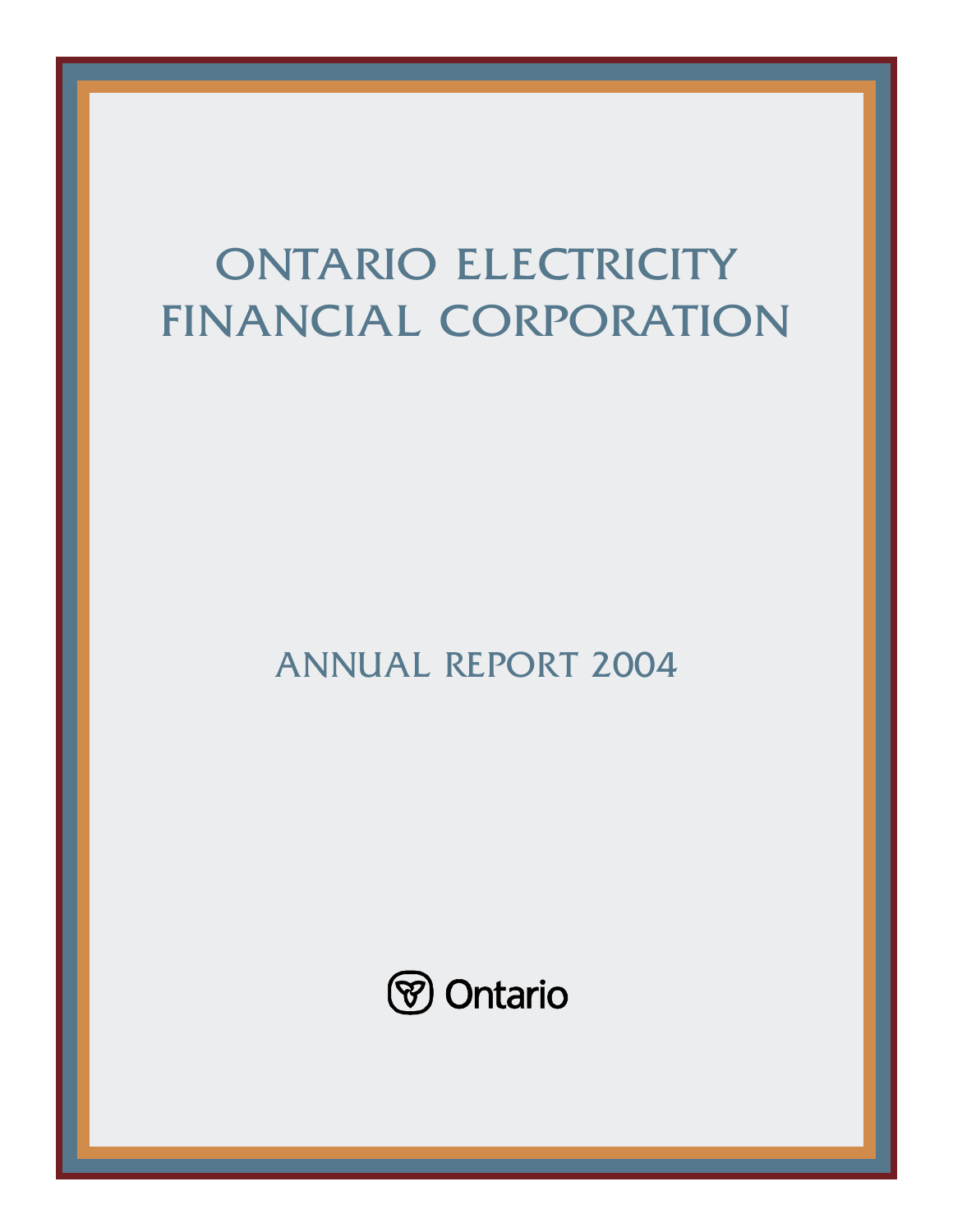## Mandate

The mandate of the Ontario Electricity Financial Corporation (OEFC) includes the following:

- Manage the outstanding debt and derivatives portfolios, financial risks and other liabilities of the former Ontario Hydro;
- Manage the long-term power purchase agreements entered into by the former Ontario Hydro and provide the associated risk management infrastructure;
- Receive payments and administer assets, liabilities, rights and obligations of the Corporation that have not been transferred to other Ontario Hydro successor corporations and dispose of these as it deems appropriate or as directed by the Minister of Finance; and
- Perform any additional functions as required by the Lieutenant-Governor-in-Council, including managing the Electricity Consumer Price Protection Fund (ECPPF).

OEFC retains the services of the Ontario Financing Authority (OFA) and the Ministry of Finance on a costrecovery basis to carry out its daily operations. The OFA is the agency of the Province of Ontario responsible for provincial borrowing and debt management.

The Energy Competition Act, 1998, established the legislative framework for the current electricity market in Ontario. Under the Act, Ontario Hydro was restructured into five new corporations: Ontario Power Generation Inc. (OPG), Hydro One Inc. (Hydro One), the Independent Electricity Market Operator (IMO), the Electrical Safety Authority (ESA) and OEFC.

The Electricity Act, 1998, outlines OEFC's objectives. These objectives can be expanded by the Lieutenant-Governor-in-Council. In addition, the regulations to the Ontario Energy Board Act, 1998, also define responsibilities for OEFC.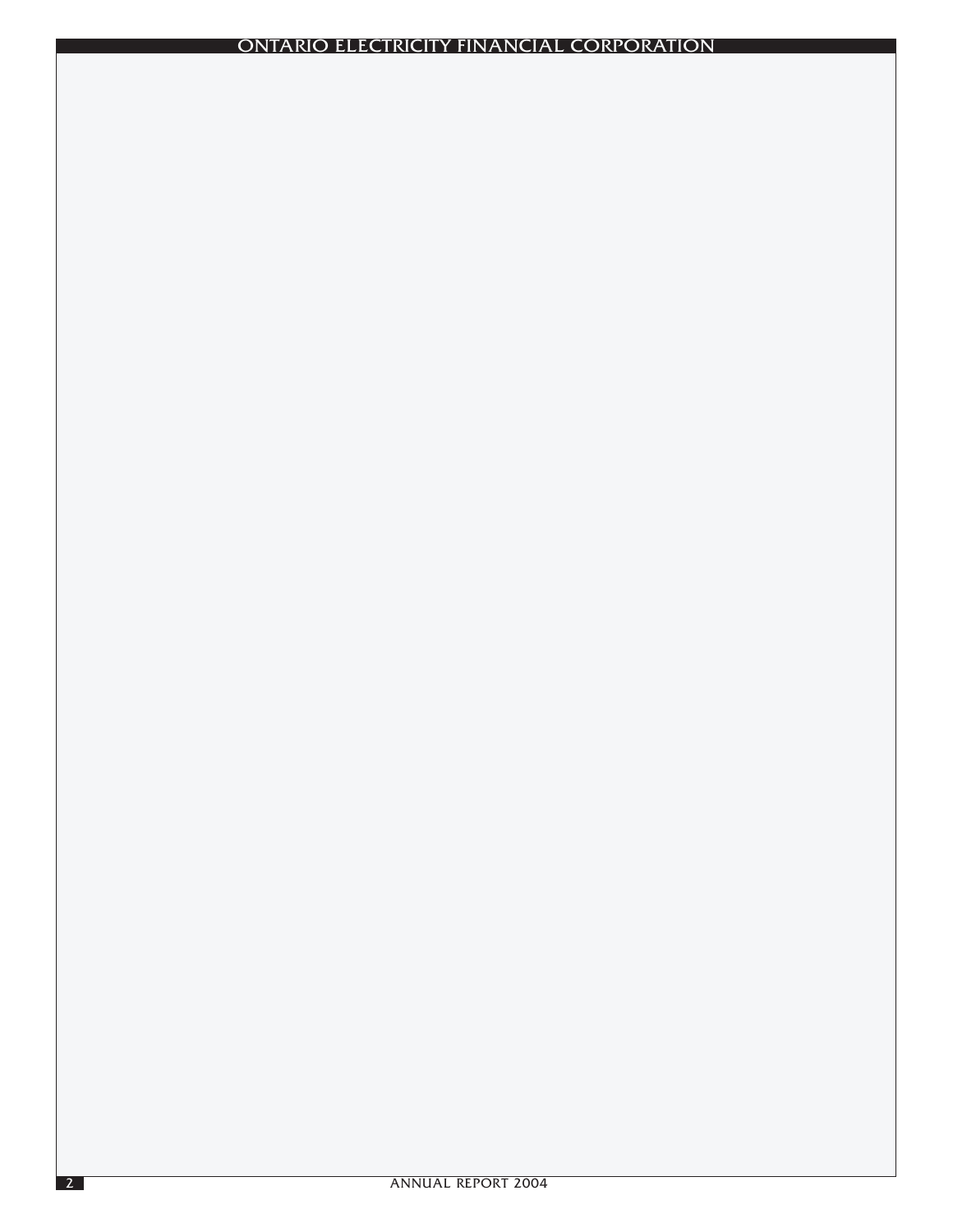# Table of Contents

| Message from the Chair and Vice-Chair                | 5  |
|------------------------------------------------------|----|
| Management's Discussion and Analysis                 | 7  |
| Highlights 2003-04                                   |    |
| Overview of Financial Results                        |    |
| <b>Revenues</b>                                      |    |
| Expenses                                             |    |
| <b>Borrowing Program</b>                             |    |
| <b>Nuclear Funds</b>                                 |    |
| <b>Risk Management</b>                               |    |
| Debt and Unfunded Liability                          |    |
| Debt Repayment Plan                                  |    |
| Management of Power Purchase Agreements              |    |
| <b>Temporary Generation</b>                          |    |
| Outlook For 2004-05                                  |    |
| <b>Financial Statements</b>                          | 13 |
| Responsibility for Financial Reporting               |    |
| Auditor's Report                                     |    |
| <b>Statement of Financial Position</b>               |    |
| Statement of Revenue, Expense and Unfunded Liability |    |
| <b>Statement of Cash Flow</b>                        |    |
| Notes to Financial Statements                        |    |
| Governance                                           | 28 |
| <b>Board of Directors</b>                            |    |
| <b>Corporate Governance</b>                          |    |
| <b>Corporate Policies</b>                            |    |
| <b>Additional Sources of Information</b>             | 32 |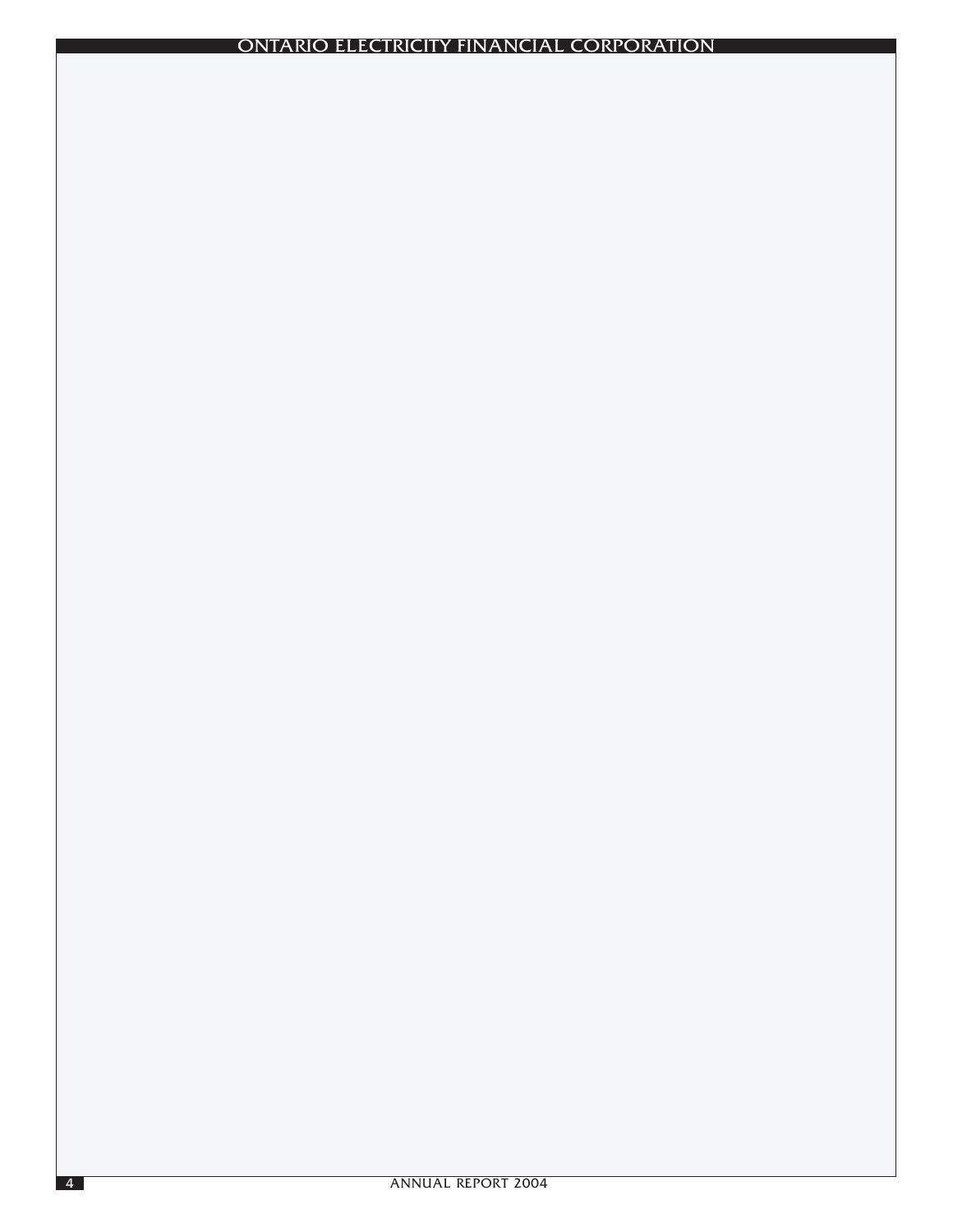## Message from the Chair and Vice-Chair

The 2004 OEFC Annual Report describes the Corporation's objectives and responsibilities, operational highlights and financial results for the year ended March 31, 2004.

In the year ended March 31, 2004, OEFC's revenues totalled \$3,022 million, while expenses totalled \$3,389 million, resulting in a deficiency of revenue over expense of \$367 million, compared to the prior year's deficiency of revenue over expense of \$98 million. The deficiency is partly attributable to lower interest on notes receivable due to the sale of Hydro One notes in 2002-03, lower payments-in-lieu of taxes from OPG and Hydro One and lower power sales as well as the elimination of two revenue sources in the prior year, the electricity sector dedicated income transfer from the Province and the gain on the sale of Hydro One notes.

The Province completed OEFC's 2003-04 borrowing requirements of \$5,490 million. OEFC took advantage of historically low interest rates in 2003-04 and successfully funded \$1.2 billion of OEFC's nuclear funding liability under the Ontario Nuclear Funds Agreement (ONFA). Through prudent risk management and the strengthening Canadian dollar, OEFC was able to eliminate its foreign exchange exposure on outstanding debt.

OEFC continued to manage approximately 90 power purchase agreements (PPAs) with non-utility generators (NUGs) that were entered into by the former Ontario Hydro to produce additional generating capacity. OEFC reached agreements to revise seven PPAs to facilitate their integration into the competitive electricity market and to reduce costs, bringing the total revised contracts to twenty-three.

In addition, OEFC managed the Electricity Consumer Price Protection Fund (ECPPF) and implemented contracts for 249 megawatts of temporary generation capacity, providing additional back-up resources for the summer and fall of 2003.

The government introduced legislation on June 15, 2004, to implement reforms to the electricity sector that would develop a market structure consisting of a combination of a fully regulated and a competitive electricity market. If legislation is passed in the fall of 2004, the new market structure is expected to be in place in early 2005. Under the proposed reforms, consumers would become responsible for paying the full cost of existing and any new contracts for generation, which would eliminate OEFC's liability for the abovemarket portion of existing PPAs, expected to be \$3.9 billion at that time. In the interim, on April 1, 2004, the government replaced the 4.3 cents per kilowatt-hour price freeze for low volume and designated consumers with a pricing structure that better reflects the true cost of power. This pricing structure also is expected to eliminate the net cost for the ECPPF in 2004-05.

Looking ahead to 2004-05, OEFC will continue to support the implementation of the government's electricity sector initiatives, where those initiatives touch on OEFC's mandate, and monitor the financial performance of the Ontario Hydro successor companies and other policy developments to determine the financial impact on OEFC. OEFC will meet its other priorities of cost-effective borrowing and debt management, in addition to managing the NUG contracts and the ECPPF, while also proceeding with payments to reduce the commitment-in-lieu for the nuclear funding liability.

Oli Anders

Colin Andersen Chair

Gadi Mayman

Chief Executive Officer and Vice-Chair (interim)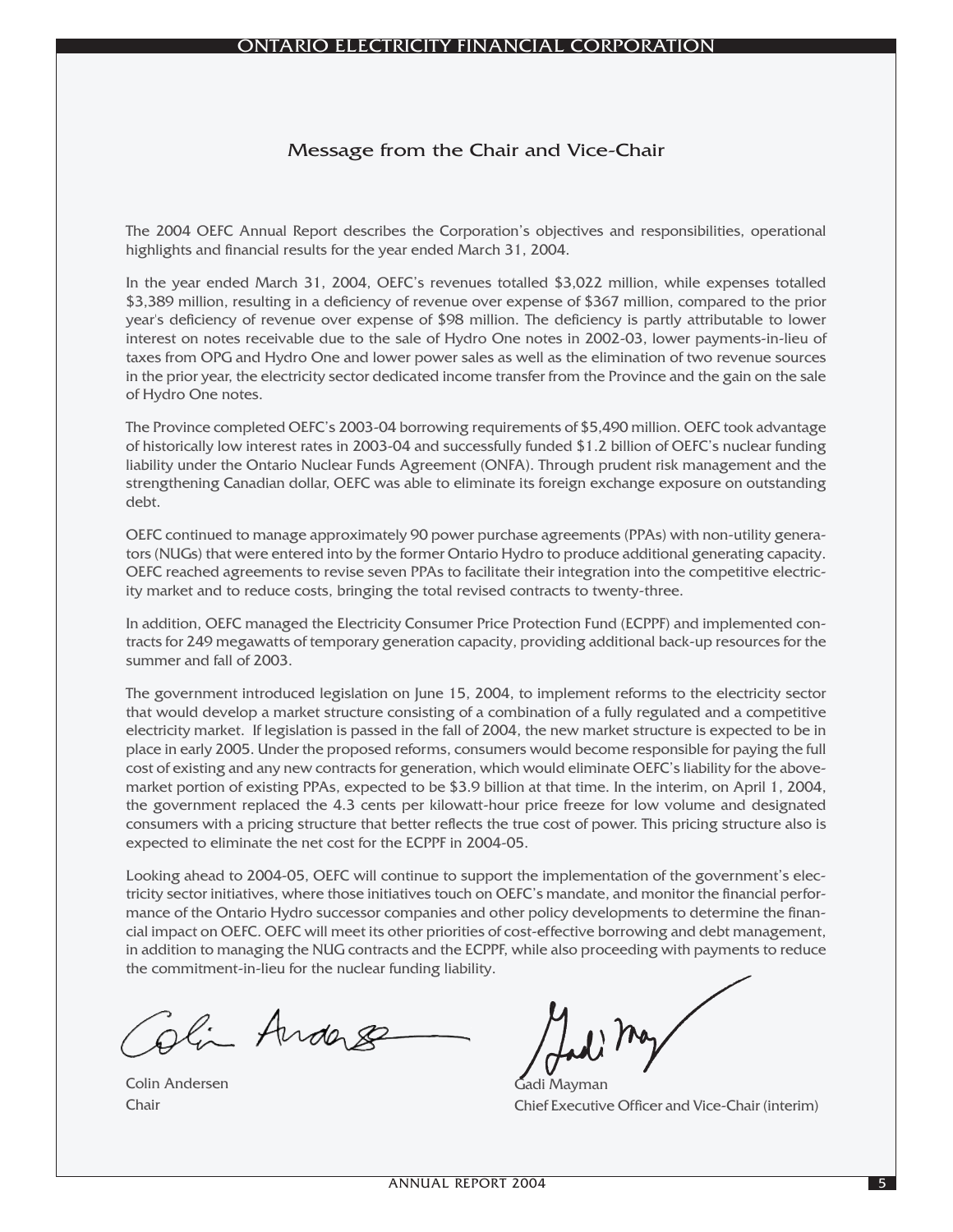## Management's Discussion and Analysis

## Highlights 2003-04

The 2003 Annual Report outlined OEFC's corporate objectives in 2003-04 as follows:

- Continue to perform borrowing, risk management, cash management, banking and accounting services as required in managing and retiring the outstanding debt and derivative contracts of the former Ontario Hydro;
- Assist in the implementation of the government's electricity policy decisions and coordinate economic and financial issues related to the industry. This includes management of the ECPPF, managing financial relationships with the successor companies of Ontario Hydro (Hydro One, Ontario Power Generation Inc. and the Independent Electricity Market Operator) and assisting the Ministry of Energy and the Ministry of Finance in analyzing and implementing new supply initiatives, such as the temporary generation initiatives for the summer and fall of 2003;
- Continue negotiating revisions to the PPA contracts to ensure that the contracts are consistent with the competitive market. Develop and implement the necessary infrastructure to manage, in a cost-effective and prudent manner, the NUG contracts and related exposures and their integration into the power market administered by the IMO; and
- Discharge OEFC's liability to the nuclear decommissioning fund related to generating stations of the former Ontario Hydro.

OEFC achieved the following results in relation to its objectives:

- Met long-term borrowing requirements of \$5,490 million, including the refinancing of maturing debt, in a cost-effective manner.
- Eliminated all foreign exchange exposure on outstanding debt through prudent risk management.
- Managed the ECPPF created under the Electricity Pricing, Conservation and Supply Act, 2002.
- Implemented contracts for 249 megawatts of temporary generation capacity, providing additional back-up resources for the summer and fall of 2003.
- Reached agreements for the revision of seven additional PPAs with NUGs, bringing the total revised PPAs to twenty-three.
- Continued to develop the necessary infrastructure to manage the PPAs and related exposures in a competitive market in a cost-effective and prudent manner.
- Negotiated agreements with three NUGs to provide additional NUG capacity.
- Managed the obligation under the ONFA between the Province, OPG and certain OPG subsidiaries. OEFC funded \$1.2 billion of the nuclear funding liability of \$3 billion, which OEFC assumed as a legacy liability of the former Ontario Hydro.

These results are detailed in the following discussion.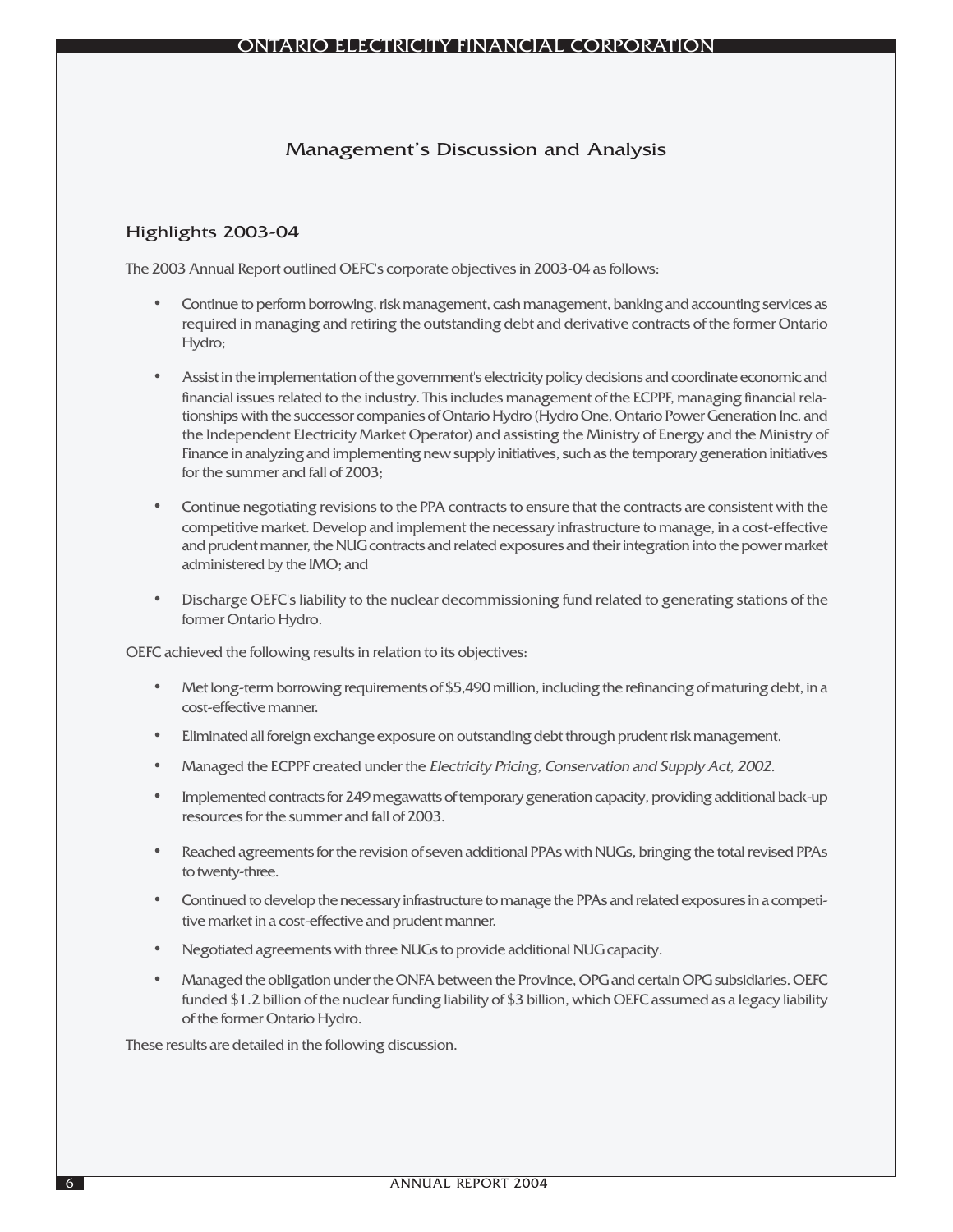## Overview of Financial Results

For the year ended March 31, 2004, revenues totalled \$3,022 million, while expenses totalled \$3,389 million, resulting in a deficiency of revenue over expense of \$367 million, compared to the prior year's deficiency of revenue over expense of \$98 million.

OEFC's deficiency of revenue over expense increased by \$269 million. The deficiency is partly attributable to lower interest on notes receivable due to the sale of Hydro One notes in 2002-03, lower payments-inlieu of taxes from OPG and Hydro One and lower power sales as well as the elimination of two revenue sources in the prior year, the electricity sector dedicated income transfer from the Province of \$197 million and the gain on sale of Hydro One notes of \$206 million.

Expenses were down in 2003-04 as a result of lower interest costs and the lower cost of the ECPPF, partially offset by the costs incurred from contracts implemented for temporary generation capacity.

## Revenues

OEFC's total revenues for 2003-04 were \$3,022 million, a decrease of \$775 million from 2002-03. Revenues included \$1,000 million from the Debt Retirement Charge, \$627 million in payments-in-lieu of tax, \$771 million in interest income from the Province, OPG, Hydro One, and the IMO, and \$510 million in power sales under the PPAs.

## Expenses

OEFC's total expenses for 2003-04 were \$3,389 million, a decrease of \$506 million from 2002-03. OEFC's expenses included interest payments on short- and long-term debt of \$1,890 million, power purchases of \$797 million and interest on the nuclear funding liability of \$142 million.

OEFC's expenses for 2003-04 also include the ECPPF. The ECPPF receives a large proportion of its funding from the portion of the Market Power Mitigation Agreement rebate paid by OPG that is attributable to the low volume and designated consumers covered under the ECPPF. After taking this rebate into account, the electricity price freeze was delivered through OEFC at a net cost of \$253 million in 2003-04, down from \$665 million in 2002-03.

## Borrowing Program

In 2003-04, the Province completed OEFC's long-term public borrowing requirements of \$5.5 billion. This amount includes the refinancing of \$2.3 billion of long-term debt maturities, \$1.2 billion to refinance maturities in transactions to fix interest rates on short-term debt, \$1.2 billion to fund the nuclear funding liability under ONFA and \$1.0 billion to meet OEFC's total obligation to the ECPPF, offset by \$0.7 billion in principal repayment of notes receivable by Hydro One.

These requirements were \$1.0 billion higher than the \$4.5 billion forecast at the time of the 2003 Ontario Economic Outlook and Fiscal Review due to a decision to extend the term of some of OEFC's debt to lock in more attractive long-term financing. This increase was offset by an identical decrease in short-term borrowing.

Long-term public borrowing was completed primarily in the Canadian domestic market. However, the Province also was successful in issuing two Euro Medium Term Notes, including one issued in Swiss Francs, for a Canadian dollar equivalent of \$465 million, and one U.S. dollar global issue, for a Canadian dollar equivalent \$739 million.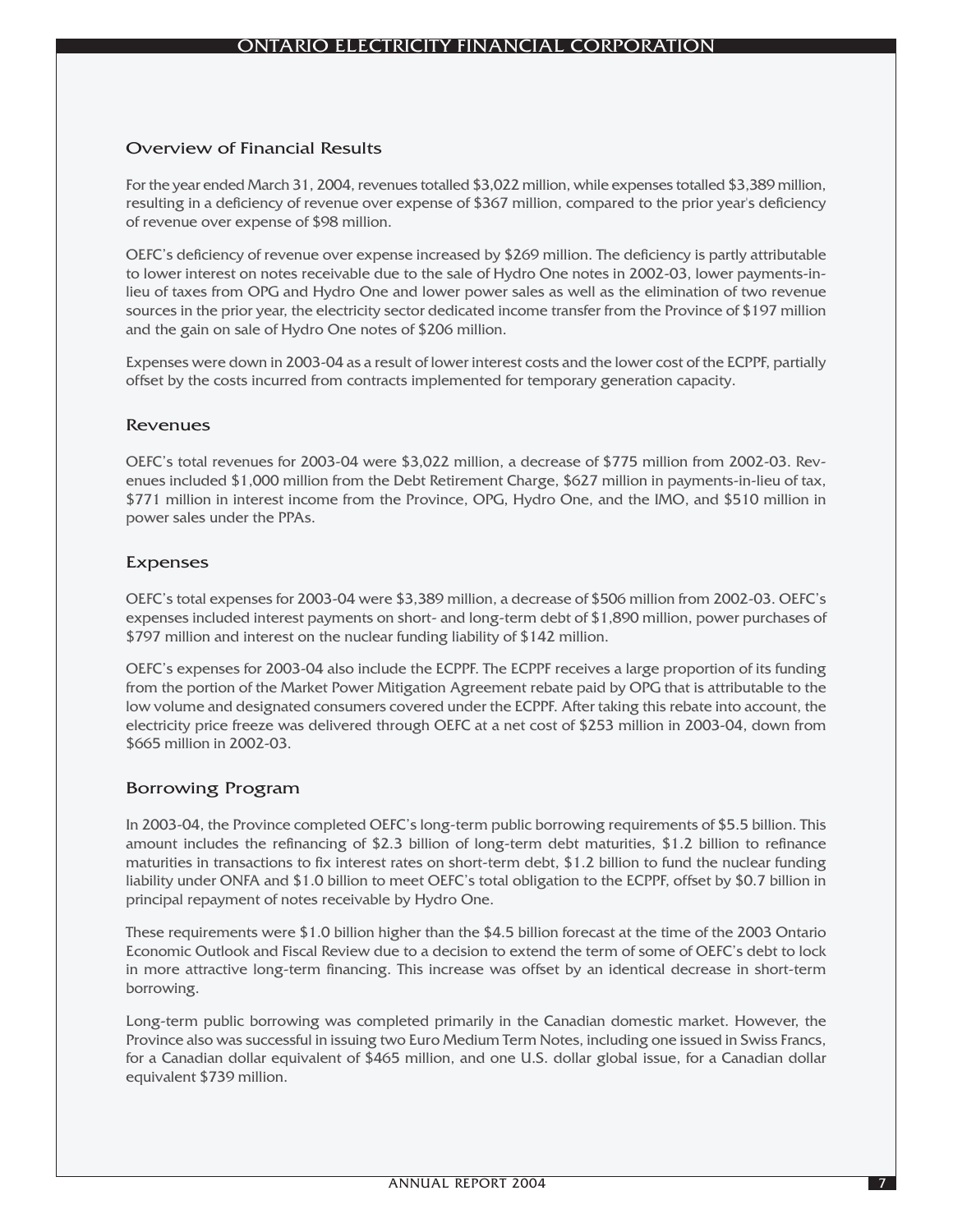## Nuclear Funds

The Province, OPG and certain OPG subsidiaries entered into ONFA in March 2002. The agreement came into force on July 24, 2003. Its main objective is to ensure sufficient funds are available to pay for future costs of nuclear waste management and nuclear station decommissioning.

OEFC's obligation represents unfunded nuclear decommissioning and nuclear waste management liabilities accumulated by the former Ontario Hydro. Under ONFA, OEFC has an obligation to make payments to fund this legacy nuclear funding liability. This liability has been reported in OEFC's financial statements as part of the liabilities of the former Ontario Hydro.

On July 24, 2003, OEFC paid \$1.2 billion and delivered a written commitment to pay (commitment-in-lieu) approximately \$1.9 billion to the segregated fund for decommissioning in satisfaction of its ONFA obligation. The OEFC Board has committed to fund the commitment-in-lieu no later than the end of fiscal 2006-07.

## Risk Management

OEFC has risk management policies and procedures in place to address the management of OEFC's market, credit and operational risk exposures, primarily pertaining to OEFC's debt, derivatives and NUG portfolios and related capital markets transactions.

OEFC's foreign exchange and floating rate exposures have remained within policy limits in 2003-04.

- Floating interest rate exposure was eight percent at March 31, 2004, within the OEFC's limit of 20 percent.
- Foreign exchange exposure was zero percent at March 31, 2004, within the OEFC's limit of five percent.

An appreciation of the Canadian dollar in 2003 provided OEFC with an opportunity to reduce the policy limit of its unhedged foreign exchange exposure to five per cent of outstanding debt from 20 per cent. Through the use of derivative instruments, OEFC reduced its U.S. dollar exposure by U.S.\$1.1 billion, thereby eliminating all of OEFC's remaining foreign exchange exposure. This will eliminate the sensitivity of OEFC's annual financing charges to movements in the Canadian dollar/U.S. dollar exchange rate.

In addition, when issuing new debt, the Province, on behalf of OEFC, aims for a smooth debt maturity profile to diversify the interest rate risk inherent in refinancing maturing and floating rate debt.

A description of OEFC's risk management policies can be found in the Corporate Policies section.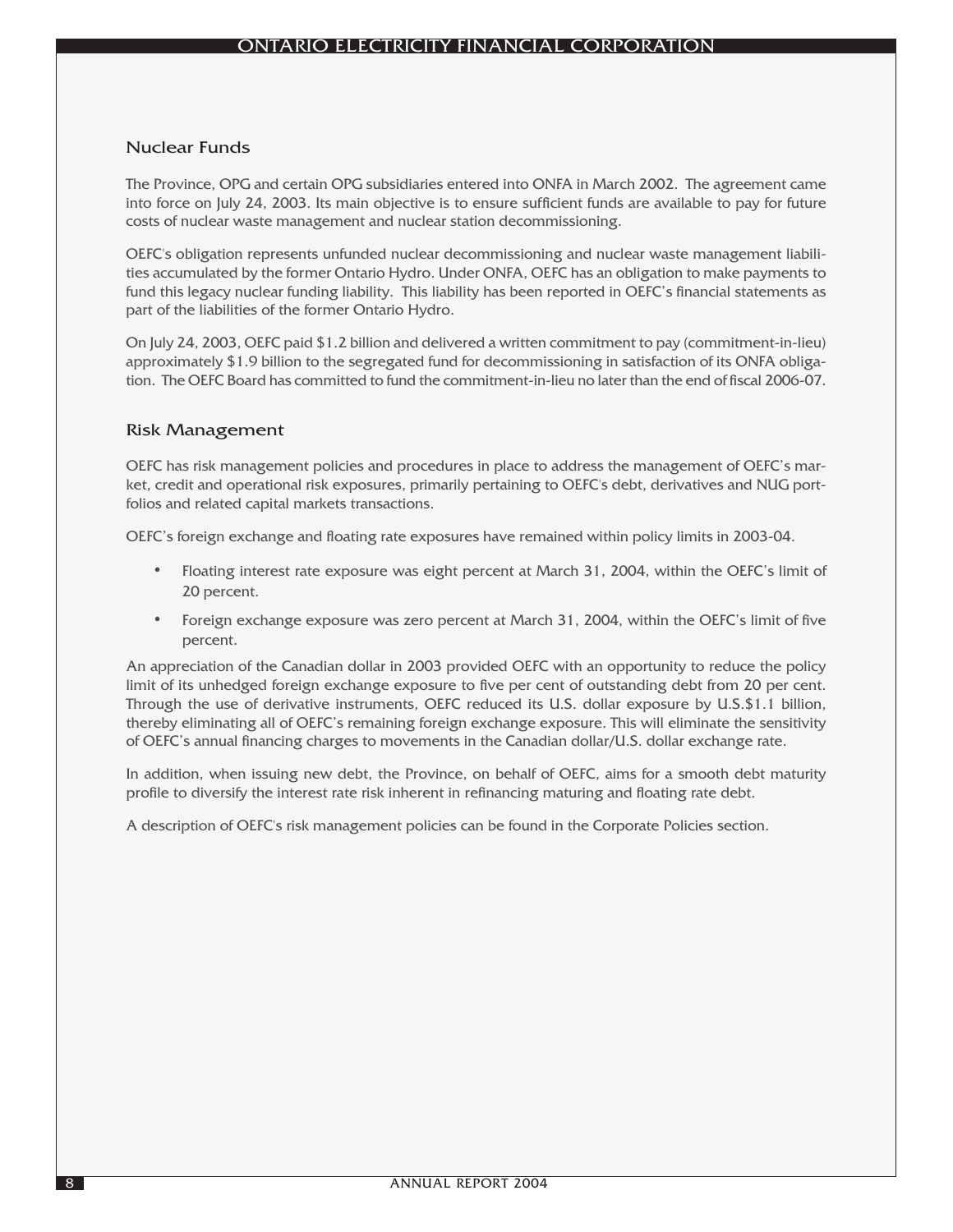## Debt and Unfunded Liability

OEFC assumed approximately \$38.1 billion in total debt and other liabilities from the former Ontario Hydro upon the restructuring of Ontario's electricity sector on April 1, 1999. As part of the restructuring, OEFC received a total of \$17.2 billion in notes owing from the Province, OPG, Hydro One and the IMO. The difference of approximately \$20.9 billion represented "stranded debt," which is defined under the *Electricity Act, 1998*, as the amount of debt and other liabilities of OEFC that cannot reasonably be serviced and retired by commercial companies in a competitive electricity market.

OEFC's unfunded liability is the net deficiency of OEFC's assets over its liabilities. Unfunded liability represents the stranded debt adjusted for \$1.5 billion of additional assets transferred to OEFC. On April 1, 1999, unfunded liability was \$19.4 billion. As of March 31, 2004, OEFC's unfunded liability was \$20.6 billion.

The Electricity Act, 1998, requires that payments-in-lieu of taxes must be paid by the successor entities and municipal electric utilities to OEFC to service stranded debt. As of April 1, 1999, the present value of these dedicated revenues and Electricity Sector Dedicated Income was estimated at \$13.1 billion, which, when subtracted from the \$20.9 billion stranded debt, resulted in an estimated \$7.8 billion of residual stranded debt. The Electricity Act, 1998 provided for a Debt Retirement Charge to be paid by consumers until the residual stranded debt is retired.

OEFC's total debt outstanding, which includes short and longterm debt, was \$27.6 billion as of March 31, 2004, an increase of \$0.8 billion from the previous fiscal year, primarily due to a \$1.2 billion payment towards the nuclear funding liability. Since the \$1.2 billion already was included as other liabilities of the former Ontario Hydro, total debt and other liabilities is not affected by this transaction.

## Debt Repayment Plan

OEFC's mandate is to service and retire the debt and other liabilities of the former Ontario Hydro from within the electricity sector. As the legal continuation of the former Ontario Hydro, OEFC services and retires the debt and other liabilities through revenues and cashflows from the following sources:

- Outstanding notes receivable from the Province, OPG and  $IMO<sub>1</sub>$
- Payments-in-lieu (PILs) of corporate income, capital and property taxes, made by OPG, Hydro One and municipal electric utilities;
- Debt Retirement Charge paid by electricity consumers; and
- Electricity sector dedicated income: the Province's combined net incomes from OPG and Hydro One in excess of the Province's interest cost of its investment in these electricity subsidiaries.

For more information on debt and other liabilities, see Notes 7 to 10 to the Financial Statements.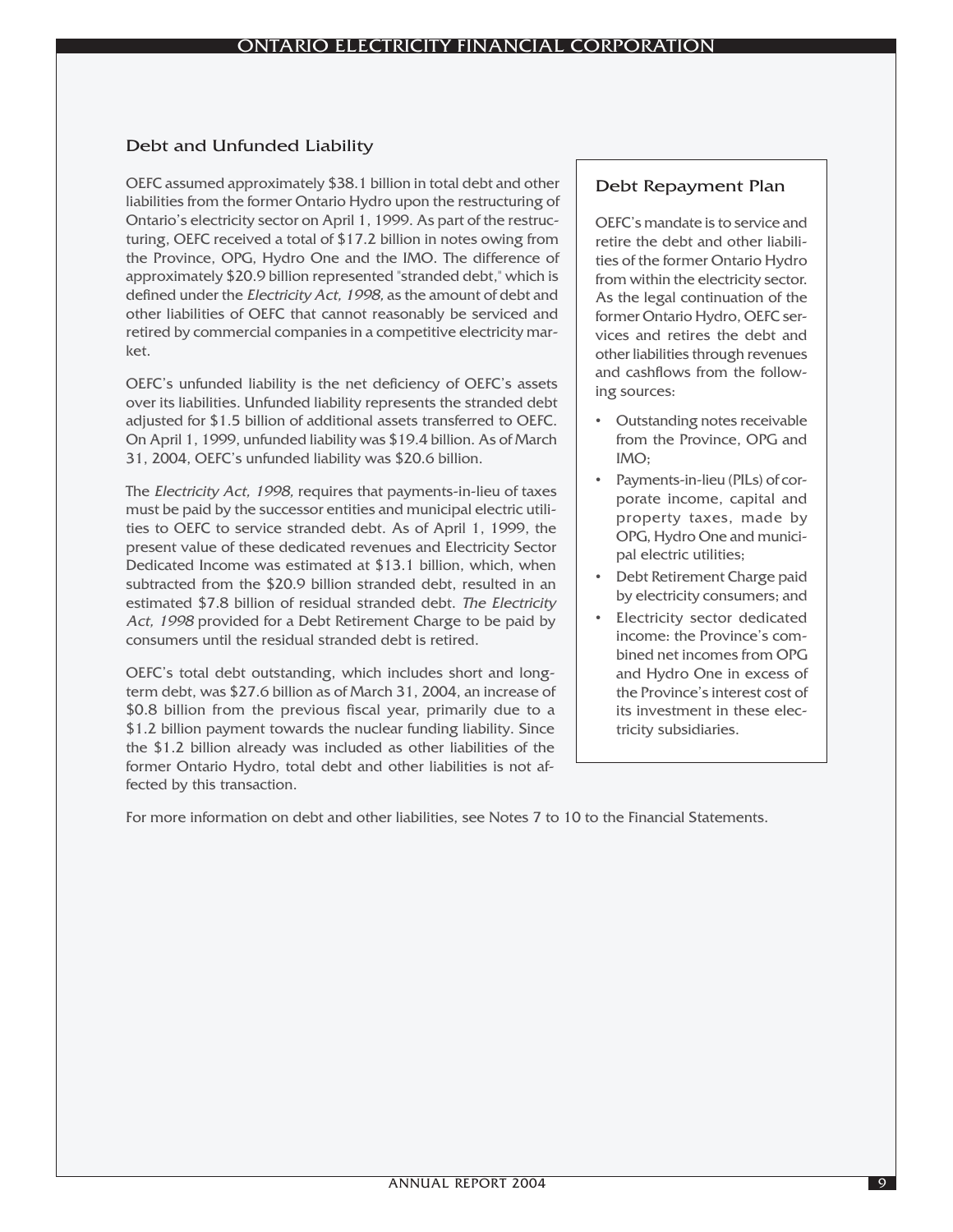## Management of Power Purchase Agreements

In the late 1980s and early 1990s, the former Ontario Hydro entered into approximately 90 long-term PPAs with NUGs. These PPAs, which expire on various dates until 2048, represent approximately 1,700 megawatts of generating capacity. Power purchases by OEFC under the PPAs in 2003-04 amounted to \$797 million. The PPAs account for about six to eight per cent of the generating capacity available to meet Ontario's energy requirements.

As the legal continuation of Ontario Hydro, OEFC is responsible for these contracts. The PPA liability had been valued at \$4,286 million on a discounted cash-flow basis as of April 1, 1999, the date Ontario Hydro was continued as OEFC. Details are set out in Note 9 to the Financial Statements.

During 2003-04, OEFC negotiated revisions to seven additional NUG contracts to facilitate their integration into the competitive electricity market and reduce above-market costs. This brings the total revised NUG contracts to twenty-three. OEFC also completed three incremental power agreements with existing NUGs, providing 46 megawatts of additional NUG capacity during 2003. In addition, OEFC completed five paid-to-produce agreements. These arrangements increased OEFC's ability to manage NUG costs and exposures effectively and maximize NUG output during periods of tight electricity supply.

## Temporary Generation

In March of 2003, OEFC was directed by the government to contract for the provision of 200 to 400 megawatts of short-term temporary generation to support Ontario's electricity reserves during the summer and fall of 2003.

Through a competitive bid process, OEFC successfully completed negotiations with three counterparties who completed the installation of 249 megawatts of gas-fired generation by August 2003. The temporary generation was located at five sites in southern Ontario. It was in place to support the Ontario grid during the week following the blackout in August 2003, producing a total of 24,659 megawatt hours. All of the contracts matured on December 31, 2003.

The total cost to OEFC for this temporary generation was \$70 million in 2003-04.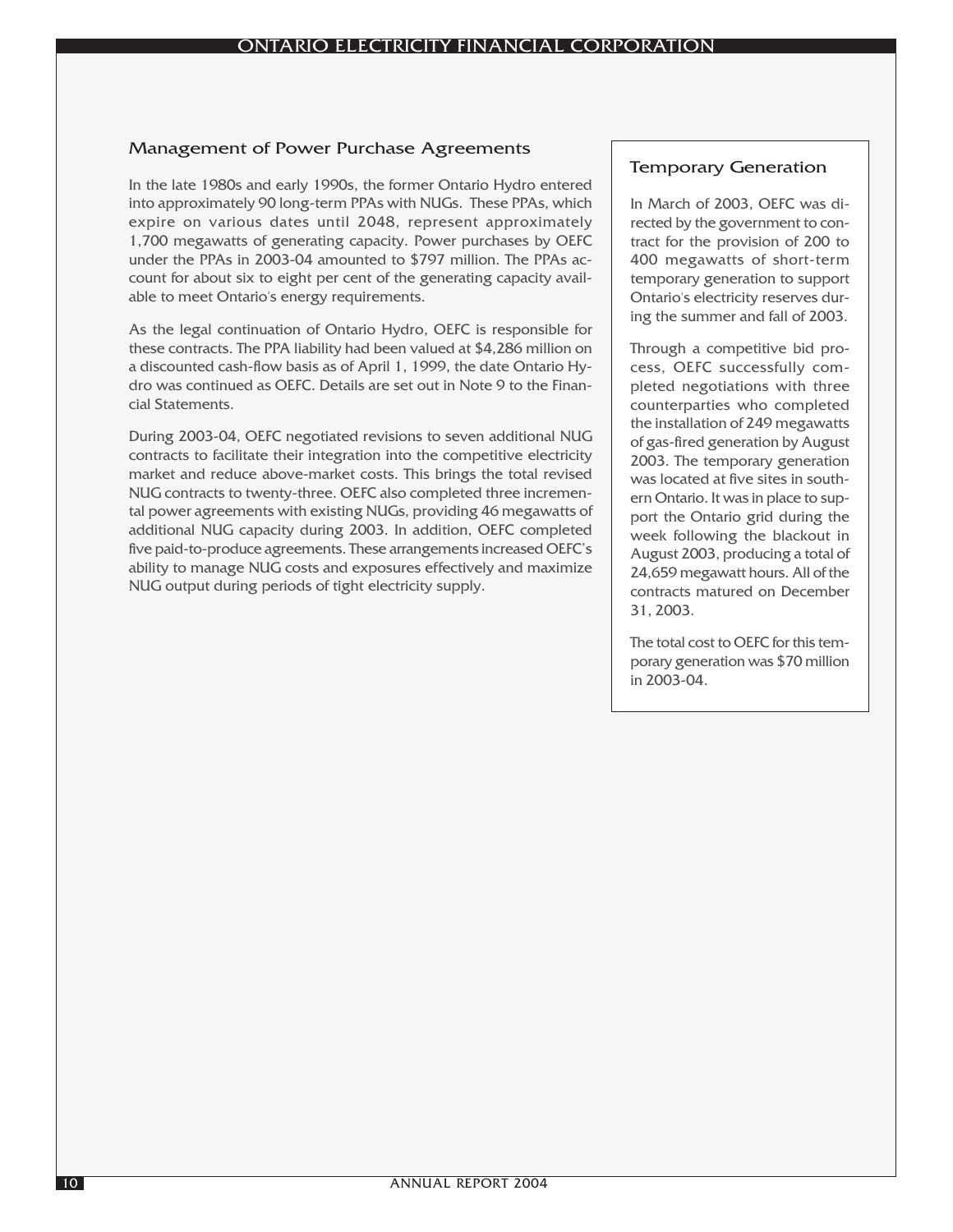## Outlook for 2004-05

#### Implications of Electricity Sector Reforms for OEFC

The government introduced legislation on June 15, 2004 to implement its vision for reforming the electricity sector, and if the legislation is passed in the fall of 2004, the new market structure is expected to be in place early in 2005.

The proposed reforms would result in a combination of a fully regulated and competitive electricity sector, with different electricity generators receiving prices set through a variety of mechanisms. Electricity generated from OPG's nuclear and baseload hydro generation assets would receive regulated prices and electricity from those generators with existing or new contracts would receive prices as determined by their contracts. A competitive market would set the price received by other generation.

Under the proposed plan, consumers would pay bills that reflect a blend of these costs, including the passthrough of regulated rates for OPG-regulated plants, the full costs for existing and new contracts for generation and market prices for other plants. For residential and small business consumers, the Ontario Energy Board (OEB) would implement a new standard rate plan in early 2005 that would reflect these blended costs. The standard rate plan would provide more stable prices to consumers, with periodic adjustments to ensure people pay the true cost of electricity over time.

OEFC will continue to support the implementation of the government's electricity sector initiatives, where those initiatives touch on OEFC's mandate and monitor the financial performance of the successor companies and other policy developments to determine the impact on OEFC. If legislation to implement reforms to the electricity sector is passed, it would have a significant financial impact on OEFC.

For example, under the new market structure, the above-market portion of the existing power purchase agreements with the non-utility generators would be passed on to the electricity consumer over the life of the contracts. OEFC anticipates that this would eliminate the liability for above-market costs under its power purchase agreements, expected to be about \$3.9 billion at that time.

#### Other Corporate Objectives

OEFC's activities in 2004-05 will focus on the following objectives:

- Provide borrowing, risk management, cash management, banking, accounting and forecasting services as required in managing and retiring the outstanding debt and derivative contracts of the former Ontario Hydro.
- Proceed with payments to reduce the commitment-in-lieu for nuclear liabilities associated with the financial restructuring of the former Ontario Hydro.
- Develop and implement the necessary infrastructure to manage, in a cost-effective and prudent manner, the NUG contracts and related exposures and their integration into the power market.
- Negotiate revisions to the NUG contracts to ensure that the contracts are consistent with the electricity sector as it develops.
- Manage the ECPPF to ensure accuracy of claims under the interim pricing structure, which is expected to be in place until 2005. This pricing structure, which charges consumers 4.7 cents per kilowatt-hour for the first 750 kilowatt-hours of consumption per month and 5.5 cents per kilowatt-hour for additional volumes, better reflects the true cost of power and is expected to result in no net cost for the ECPPF in 2004-05.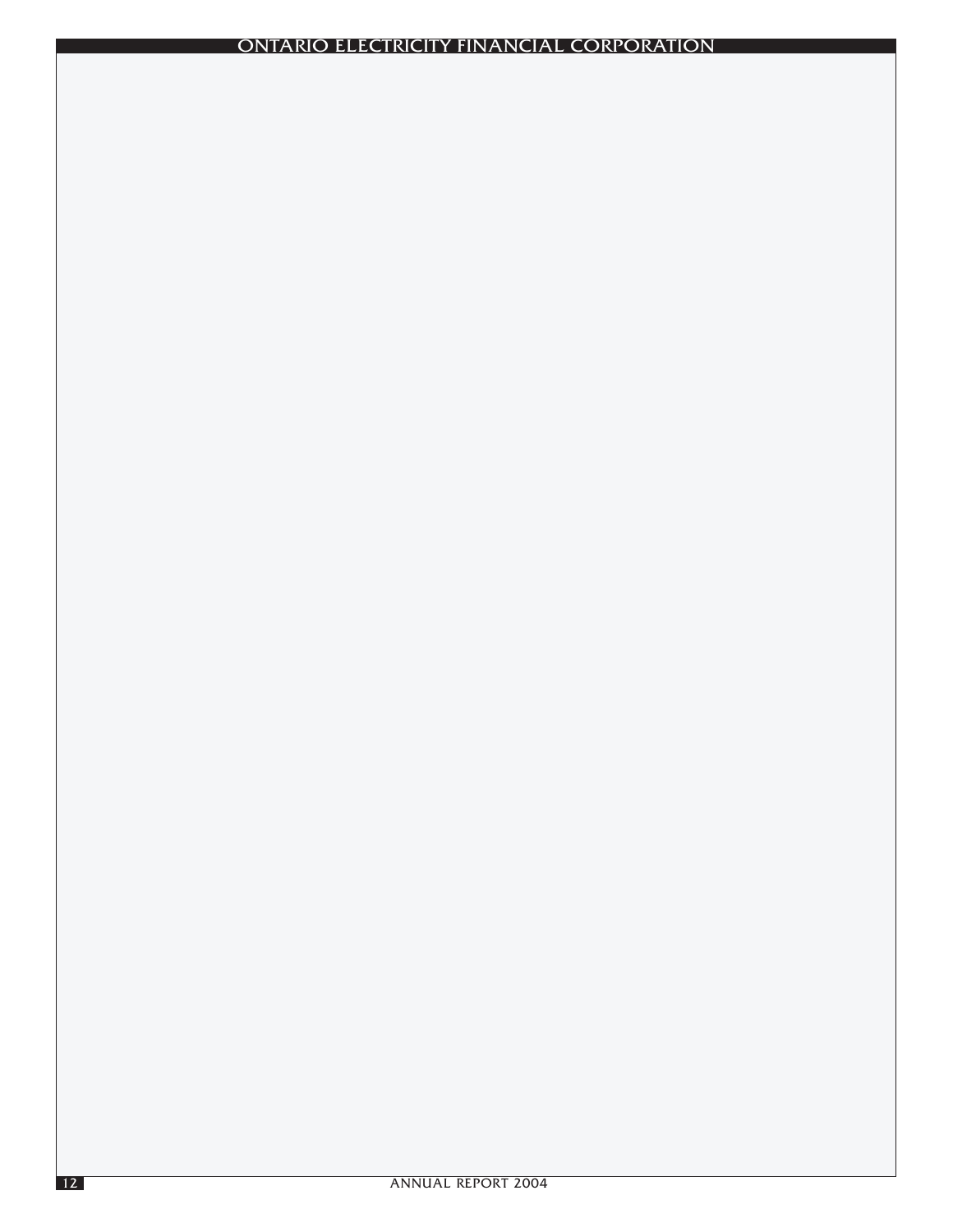## Financial Statements

Responsibility for Financial Reporting

Auditor's Report

Statement of Financial Position

Statement of Revenue, Expense and Unfunded Liability

Statement of Cash Flow

Notes to Financial Statements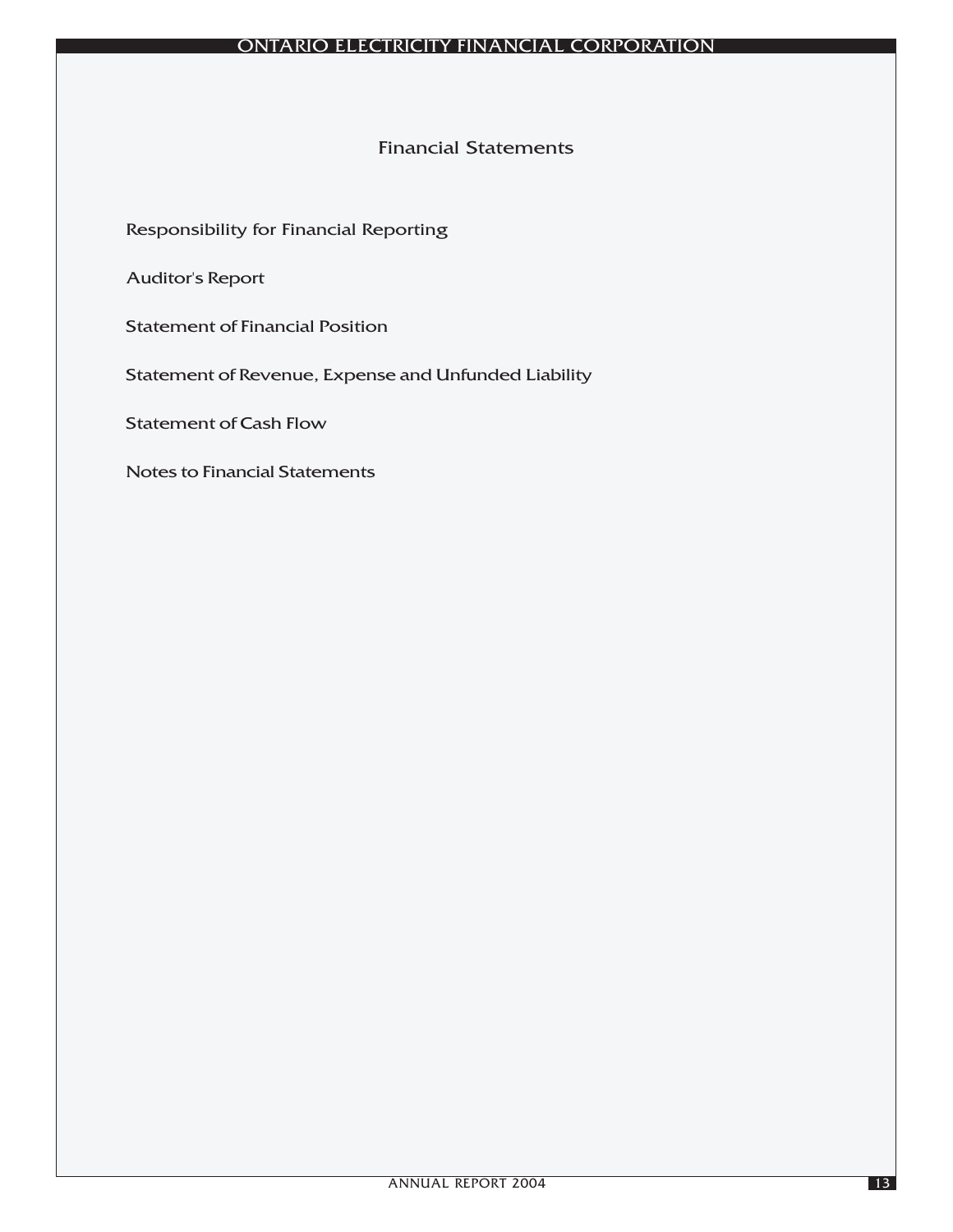## Responsibility for Financial Reporting

The accompanying financial statements of the Ontario Electricity Financial Corporation have been prepared in accordance with accounting principles recommended for governments by the Canadian Institute of Chartered Accountants and are the responsibility of management. The preparation of financial statements necessarily involves the use of estimates based on management's judgment, particularly when transactions affecting the current accounting period cannot be finalized with certainty until future periods. The financial statements have been properly prepared within reasonable limits of materiality and in light of information available up to June 4, 2004.

Management maintains a system of internal controls designed to provide reasonable assurance that the assets are safeguarded and that reliable financial information is available on a timely basis. The system includes formal policies and procedures and an organizational structure that provides for appropriate delegation of authority and segregation of responsibilities. Internal Audit Services of the Ministry of Finance independently evaluates the effectiveness of these internal controls on an ongoing basis and reports its findings to management and the Audit Committee of the Board of Directors.

The Board of Directors, through the Audit Committee, is responsible for ensuring that management fulfills its responsibilities for financial reporting and internal controls. The Audit Committee meets periodically with management, the internal auditors and the external auditor to deal with issues raised by them and to review the financial statements before recommending approval by the Board of Directors.

The financial statements have been audited by the Provincial Auditor. The Provincial Auditor's responsibility is to express an opinion on whether the financial statements are fairly presented in accordance with accounting principles recommended for governments by the Canadian Institute of Chartered Accountants. The Auditor's Report, which appears on the following page, outlines the scope of the Auditor's examination and his opinion.

On behalf of Management:

Gadi Ma

Gadi Mayman Chief Executive Officer and Vice-Chair (interim)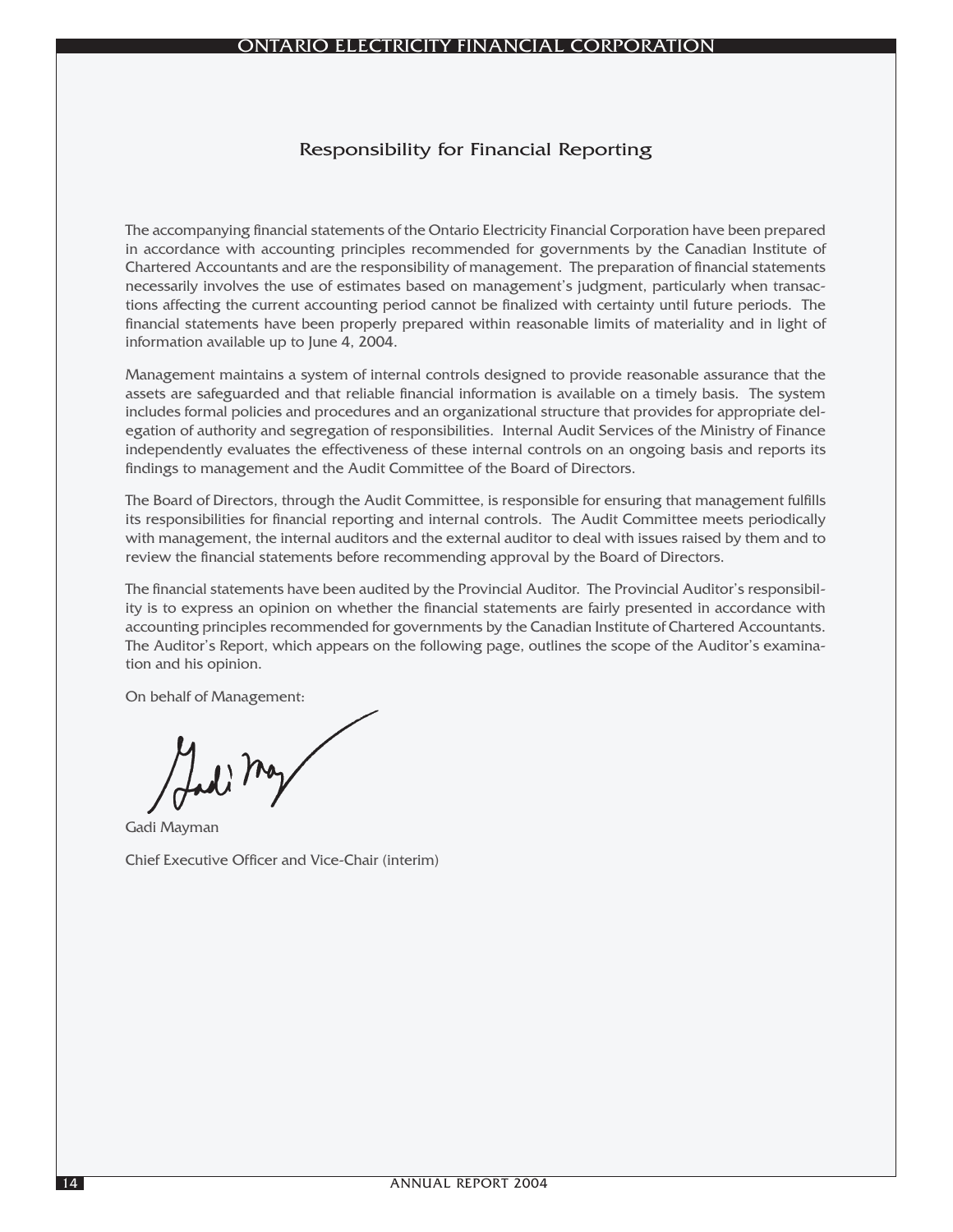## TARIO ELECTRICITY FINANCIAL CORPORATION

Office of the **Provincial Auditor** of Ontario



Bureau du vérificateur provincial de l'Ontario

Box 105, 15th Floor, 20 Dundas Street West, Toronto, Ontario M5G 2C2 B.P. 105, 15e étage, 20, rue Dundas ouest, Toronto (Ontario) M5G 2C2 Fax: (416) 327-9862  $(416)$  327-2381

*Auditor's Report*

To the Ontario Electricity Financial Corporation and to the Minister of Finance

I have audited the statement of financial position of the Ontario Electricity Financial Corporation as at March 31, 2004 and the statements of revenue, expense and unfunded liability and cash flow for the year then ended. These financial statements are the responsibility of the Corporation's management. My responsibility is to express an opinion on these financial statements based on my audit.

I conducted my audit in accordance with Canadian generally accepted auditing standards. Those standards require that I plan and perform an audit to obtain reasonable assurance whether the financial statements are free of material misstatement. An audit includes examining, on a test basis, evidence supporting the amounts and disclosures in the financial statements. An audit also includes assessing the accounting principles used and significant estimates made by management, as well as evaluating the overall financial statement presentation.

In my opinion, these financial statements present fairly, in all material respects, the financial position of the Corporation as at March 31, 2004 and the results of its operations and its cash flow for the year then ended, in accordance with the accounting principles recommended for governments by the Canadian Institute of Chartered Accountants.

Toronto, Ontario J.R. McCarter, CA June 4, 2004 **Assistant Provincial Auditor** Assistant Provincial Auditor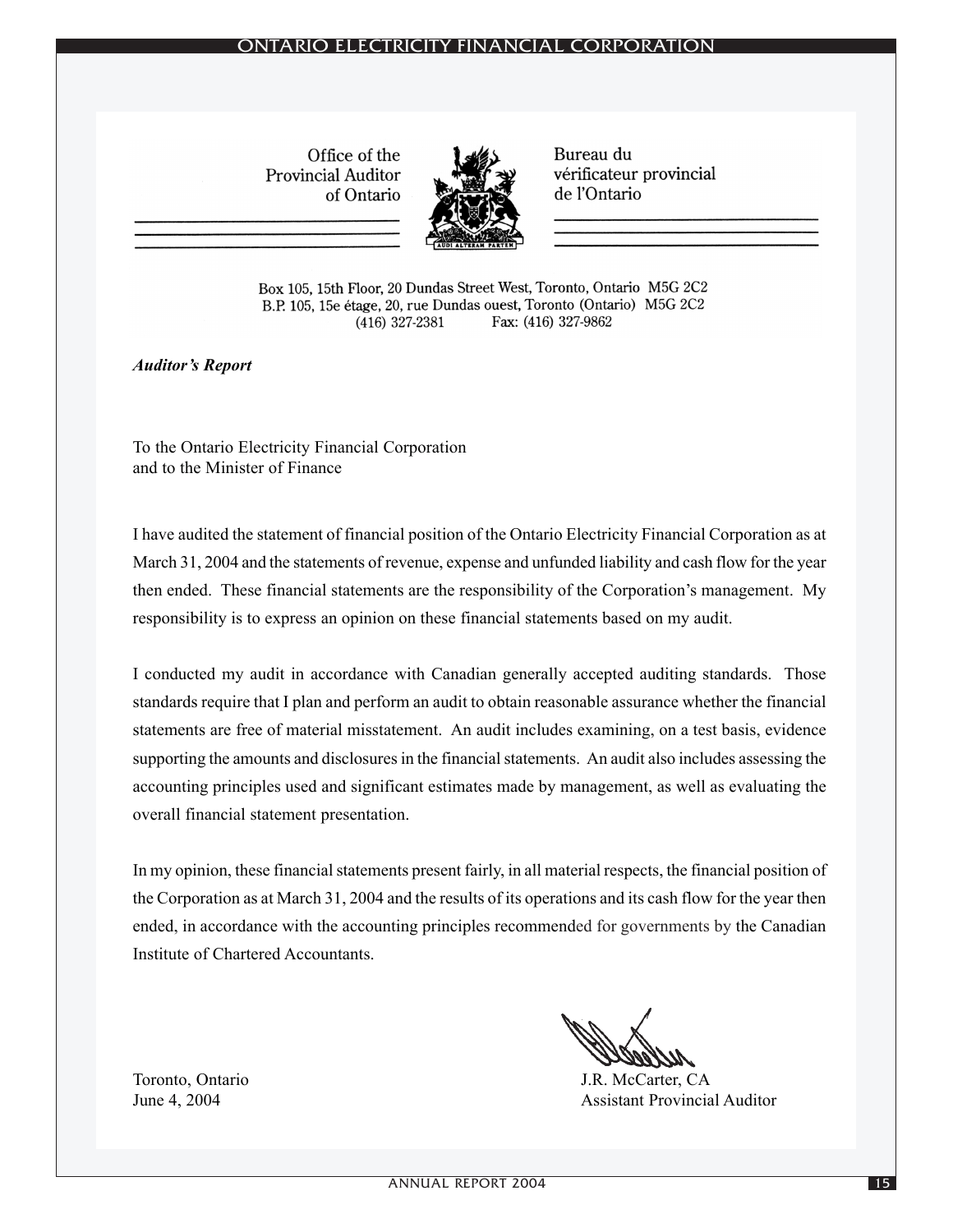## ONTARIO ELECTRICITY FINANCIAL CORPORATION

# **Ontario Electricity Financial Corporation**

Statement of Financial Position as at March 31, 2004 (\$ Millions)

|                                                                                                                                                           | 2004                                        | 2003                                          |
|-----------------------------------------------------------------------------------------------------------------------------------------------------------|---------------------------------------------|-----------------------------------------------|
| <b>ASSETS</b>                                                                                                                                             |                                             |                                               |
| <b>Current Assets</b><br>Cash and cash equivalents (Note 4)<br>Accounts receivable<br>Interest receivable<br>Current portion of notes receivable (Note 6) | \$<br>8<br>355<br>12<br>250<br>625          | $\frac{1}{2}$<br>3<br>248<br>31<br>651<br>933 |
| Payments-in-lieu of tax receivable (Note 11)                                                                                                              | 248                                         | 218                                           |
| Due from Province of Ontario (Notes 5, 11)                                                                                                                | 351                                         | 351                                           |
| Notes and loans receivable (Note 6)                                                                                                                       | 12,080                                      | 12,337                                        |
| Deferred debt costs                                                                                                                                       | 451                                         | 673                                           |
| <b>LIABILITIES</b>                                                                                                                                        | \$<br>13,755                                | \$<br>14,512                                  |
| <b>Current Liabilities</b><br>Accounts payable<br>Interest payable<br>Short-term notes payable (Note 7)<br>Current portion of long-term debt (Note 7)     | \$<br>250<br>563<br>1,177<br>3,945<br>5,935 | \$<br>210<br>556<br>3,413<br>1,665<br>5,844   |
| Long-term debt (Note 7)                                                                                                                                   | 22,433                                      | 21,752                                        |
| Power purchase contracts (Notes 9, 16)                                                                                                                    | 4,021                                       | 4,125                                         |
| Nuclear funding liability (Note 10)                                                                                                                       | 1,916                                       | 2,974                                         |
|                                                                                                                                                           | 34,305                                      | 34,695                                        |
| Contingencies and guarantees (Note 14)                                                                                                                    |                                             |                                               |
| <b>UNFUNDED LIABILITY (Notes 1, 3, 11)</b>                                                                                                                | (20, 550)                                   | (20, 183)                                     |
|                                                                                                                                                           | \$<br>13,755                                | \$<br>14,512                                  |

Approved on behalf of the Board of Directors:

Andas r<br>M.

Colin Andersen **Chair** *See accompanying notes to financial statements*

Ladi May

Gadi Mayman Vice-Chair (interim)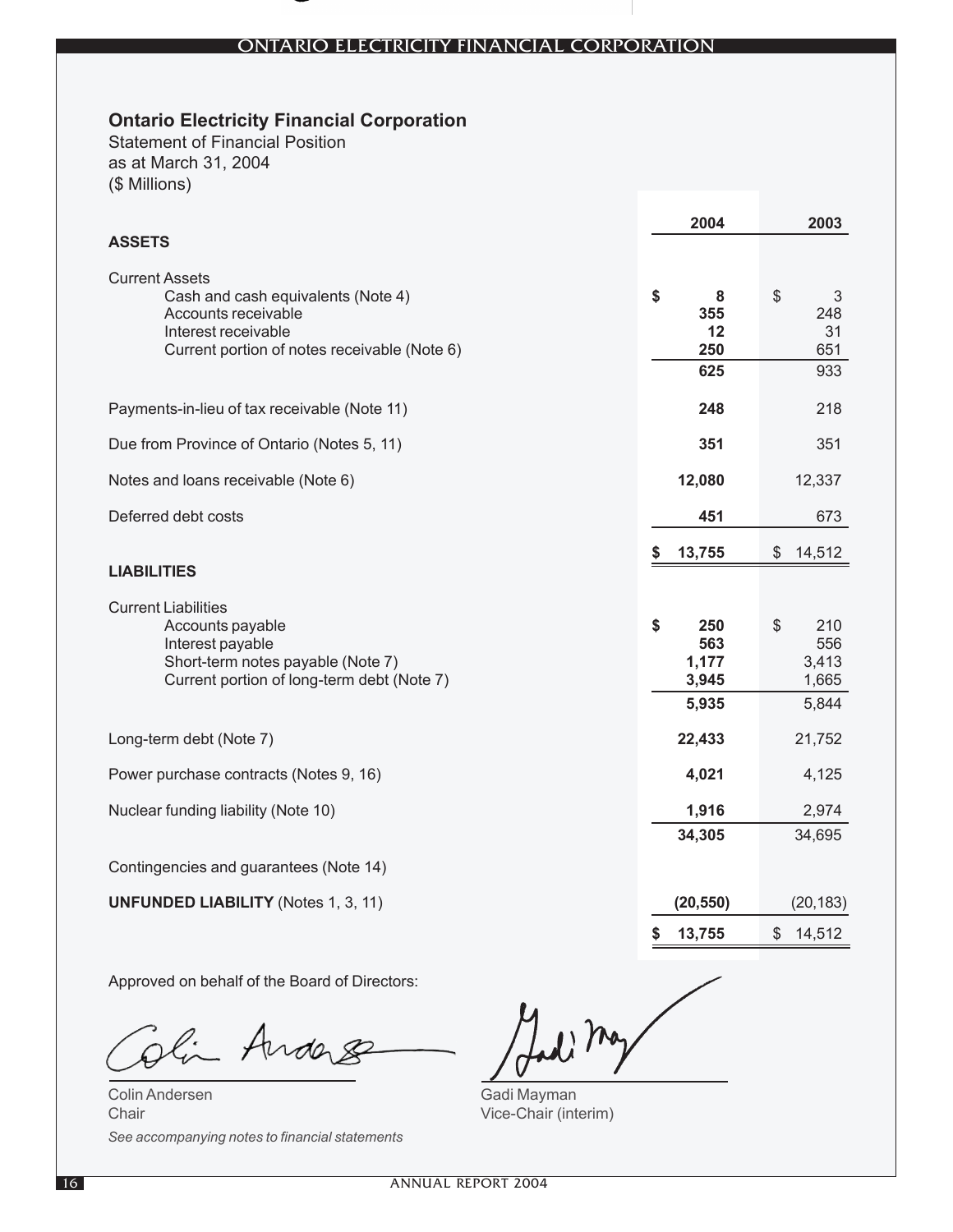## ONTARIO ELECTRICITY FINANCIAL CORPORATION

# **Ontario Electricity Financial Corporation**

Statement of Revenue, Expense and Unfunded Liability for the Year Ended March 31, 2004 (\$ Millions)

|                                                                   | 2004         | 2003         |                 |
|-------------------------------------------------------------------|--------------|--------------|-----------------|
| <b>REVENUE</b>                                                    | \$<br>1,000  | \$           | 889             |
| Debt retirement charge (Note 1)<br>Revenue pool residual (Note 1) |              |              | 24              |
| Payments-in-lieu of tax (Note 11)                                 | 627          |              | 711             |
| Interest                                                          | 771          |              | 964             |
| Power sales (Note 9)                                              | 510          |              | 635             |
| Net reduction of power purchase contracts (Note 9)                | 104          |              | 161             |
| Electricity sector dedicated income (Notes 5, 11)                 |              |              | 197             |
| Gain on sale of Hydro One notes (Note 6)                          |              |              | 206             |
| Other                                                             | 10           |              | 10 <sup>°</sup> |
| <b>Total Revenue</b>                                              | 3,022        | 3,797        |                 |
| <b>EXPENSE</b>                                                    |              |              |                 |
| Interest<br>- short-term debt                                     | 78           |              | 147             |
| - long-term debt                                                  | 1,812        | 1,867        |                 |
| Interest on nuclear funding liability (Note 10)                   | 142          |              | 162             |
| Amortization of deferred charges                                  | 91           |              | 105             |
| Electricity Consumer Price Protection Fund (Note 12)              | 253          |              | 665             |
| Power purchases (Note 9)                                          | 797          |              | 786             |
| Temporary generation supply (Note 13)                             | 70           |              |                 |
| Debt guarantee fee                                                | 134          |              | 147             |
| Operating                                                         | 12           |              | 16              |
| <b>Total Expense</b>                                              | 3,389        | 3,895        |                 |
| Deficiency of revenue over expense                                | 367          |              | 98              |
| Unfunded Liability, beginning of year                             | 20,183       | 20,085       |                 |
| Unfunded Liability, end of year                                   | \$<br>20,550 | 20,183<br>\$ |                 |

*See accompanying notes to financial statements.*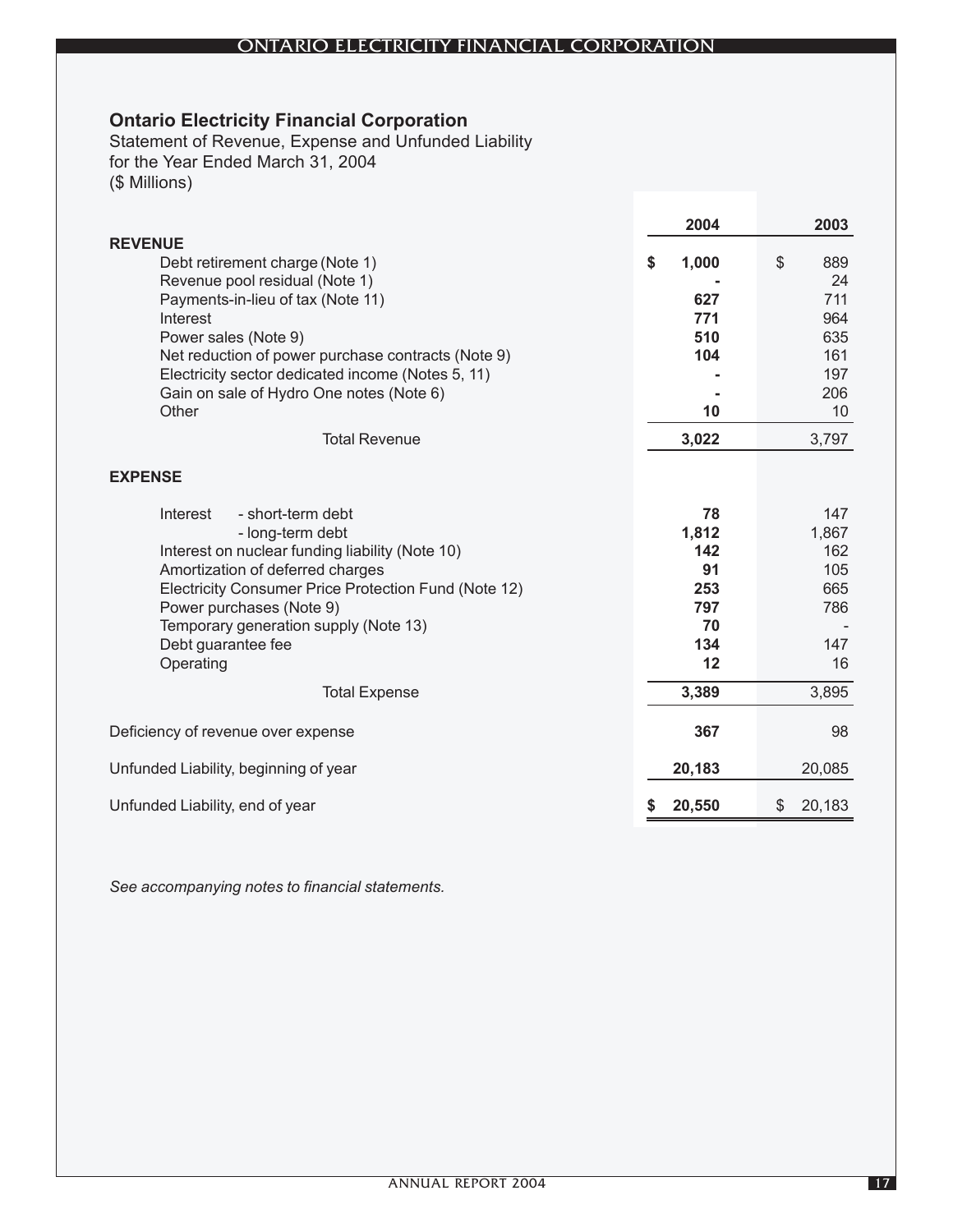## **Ontario Electricity Financial Corporation**

Statement of Cash Flow for the Year Ended March 31, 2004 (\$ Millions)

|                                                                               |    | 2004              |               | 2003                      |
|-------------------------------------------------------------------------------|----|-------------------|---------------|---------------------------|
| <b>CASH FLOWS USED IN OPERATING ACTIVITIES</b>                                |    |                   |               |                           |
| Deficiency of revenue over expense<br>Adjustments for:                        | \$ | 367               | \$            | 98                        |
| Amortization of deferred charges                                              |    | (91)              |               | (105)                     |
| Net reduction of power purchase contracts (Note 9)                            |    | 104               |               | 161                       |
| Interest on nuclear funding liability (Note 10)                               |    | (142)             |               | (162)                     |
| Payments-in-lieu of tax receivable                                            |    | 30                |               | (18)                      |
| Other items                                                                   |    | 163               |               | 69                        |
| Cash required by operations                                                   |    | 431               |               | 43                        |
| <b>CASH FLOWS FROM FINANCING ACTIVITIES</b>                                   |    |                   |               |                           |
| Long-term debt issues                                                         |    | 5,490             |               | 967                       |
| Less long-term debt retired                                                   |    | 2,279             |               | 2,775                     |
| Long-term debt issued (retired), net<br>Short-term debt issued (retired), net |    | 3,211<br>(2, 236) |               | (1,808)<br>(583)          |
| Payment towards nuclear funding liability (Note 10)                           |    | (1,200)           |               |                           |
| Sale of notes receivable (Note 6)                                             |    |                   |               | 1,878                     |
| Repayment of notes receivable                                                 |    | 661               |               | 536                       |
| Cash provided from financing activities                                       |    | 436               |               | 23                        |
| Increase (decrease) in cash and cash equivalents                              |    | 5                 |               | (20)                      |
| Cash and cash equivalents, beginning of year                                  |    | 3                 |               | 23                        |
|                                                                               |    |                   |               |                           |
| Cash and cash equivalents, end of year                                        | \$ | 8                 | $\frac{1}{2}$ | $\ensuremath{\mathsf{3}}$ |
|                                                                               |    |                   |               |                           |
| Interest paid during the year and included in deficiency                      |    |                   |               |                           |
| of revenue over expense                                                       | S  | 1,883             | \$            | 2,117                     |
|                                                                               |    |                   |               |                           |
| See accompanying notes to financial statements.                               |    |                   |               |                           |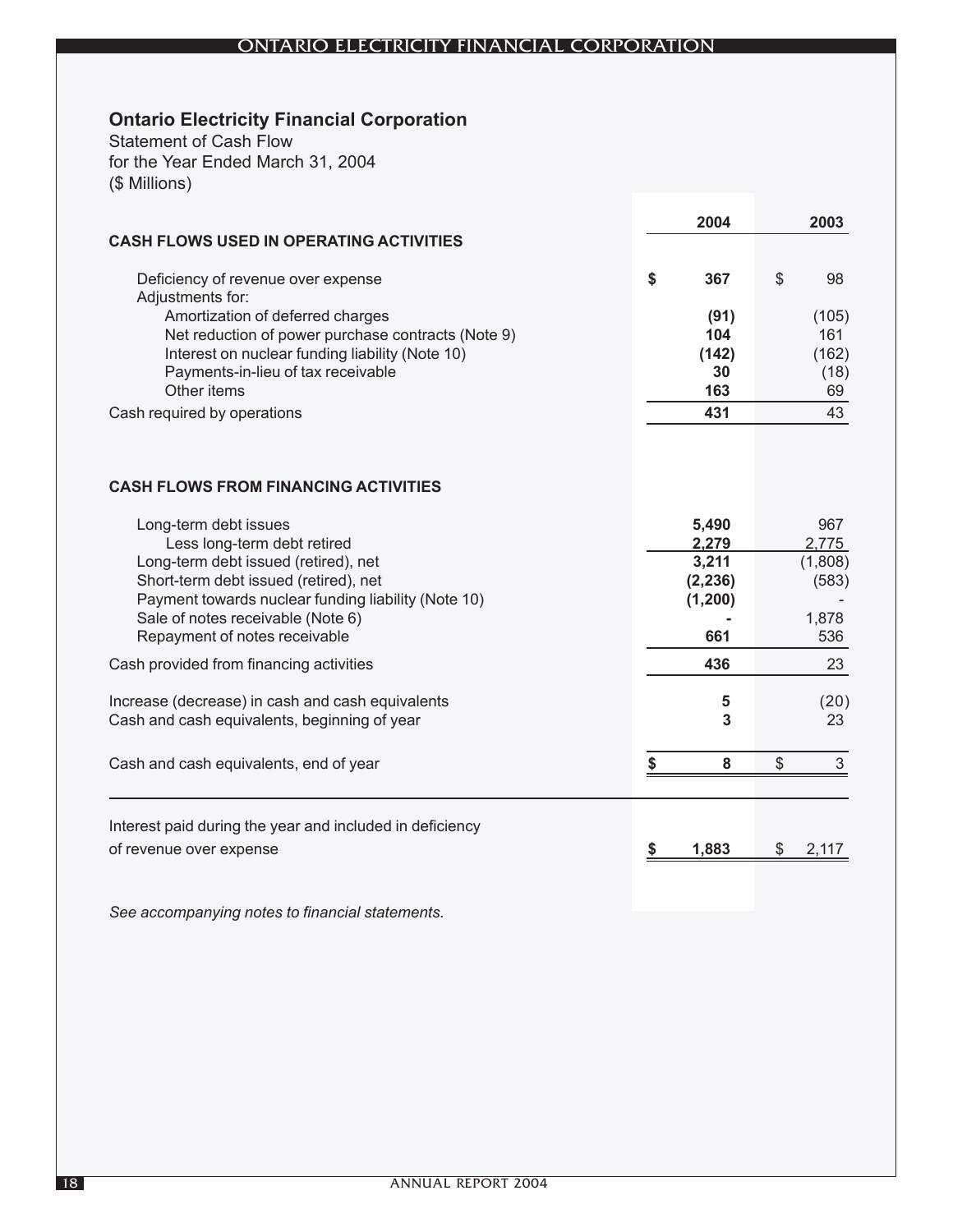## Notes to Financial Statements

## 1) Restructuring of the Ontario Electricity Industry

Effective April 1, 1999, pursuant to the Electricity Act, 1998, Ontario Hydro was continued as a corporation without share capital under the name Ontario Electricity Financial Corporation (OEFC). It is exempt from federal and provincial income taxes under paragraph 149(1)(d) of the Income Tax Act of Canada. OEFC is a Crown agency created to manage the debt and administer the assets, liabilities, rights and obligations of Ontario Hydro not transferred to other successor entities. These other successor entities include:

- Ontario Power Generation Inc. (OPG), an electricity generation company;
- Hydro One Inc. (Hydro One), a regulated electricity transmission and distribution business;
- Independent Electricity Market Operator (IMO), the regulated centralized independent system co-ordinator responsible for directing system operations and operating the electricity market; and
- Electrical Safety Authority (ESA), which performs a regulatory function related to electrical inspections.

On April 1, 1999, the respective business units, including assets, liabilities, employees, rights and obligations of the former Ontario Hydro, were transferred to OPG and Hydro One (and their subsidiaries) and the IMO for \$8.5 billion, \$8.6 billion and \$78 million respectively in exchange for debt payable to OEFC. On the same day, the Province exchanged equity of \$5,126 million and \$3,759 million in OPG and Hydro One respectively for debt payable to OEFC.

OEFC debt, liabilities and associated financing costs will be repaid from interest on notes receivable from the Province and successor entities, and, as provided under the *Energy Competition Act, 1998*, from dedicated electricity revenues in the form of payments-in-lieu (PILs) of corporate income, capital and property taxes made by the successor entities and municipal electric utilities. Residual debt is serviced through a Debt Retirement Charge (DRC) paid by electricity consumers at a rate of 0.7 cents per kilowatthour for most Ontario consumers. Until open access on May 1, 2002, OEFC continued to be a party to a revenue-allocation agreement among successor entities and was entitled to the forecast residual amount in the revenue pool after allocations to OPG, Hydro One and the IMO were paid.

## 2) Summary of Significant Accounting Policies

## Basis of Accounting

As OEFC is a government organization, these financial statements are prepared in accordance with the recommendations of the Public Sector Accounting Board (PSAB) of the Canadian Institute of Chartered Accountants.

## Measurement Uncertainty

Uncertainty in the determination of the amount at which an item is recognized in the financial statements is known as measurement uncertainty. Such uncertainty exists when it is reasonably possible that there could be a material variance between the recognized amount and another reasonably possible amount, as there is whenever estimates are used. Measurement uncertainty in these financial statements exists in the estimated amount for the Electricity Consumer Price Protection Fund, the valuation of the power purchase contracts and the estimated defeasance date for OEFC's obligations. Estimates are based on the best information available at the time of preparation of the financial statements and will be updated annually to reflect new information as it becomes available.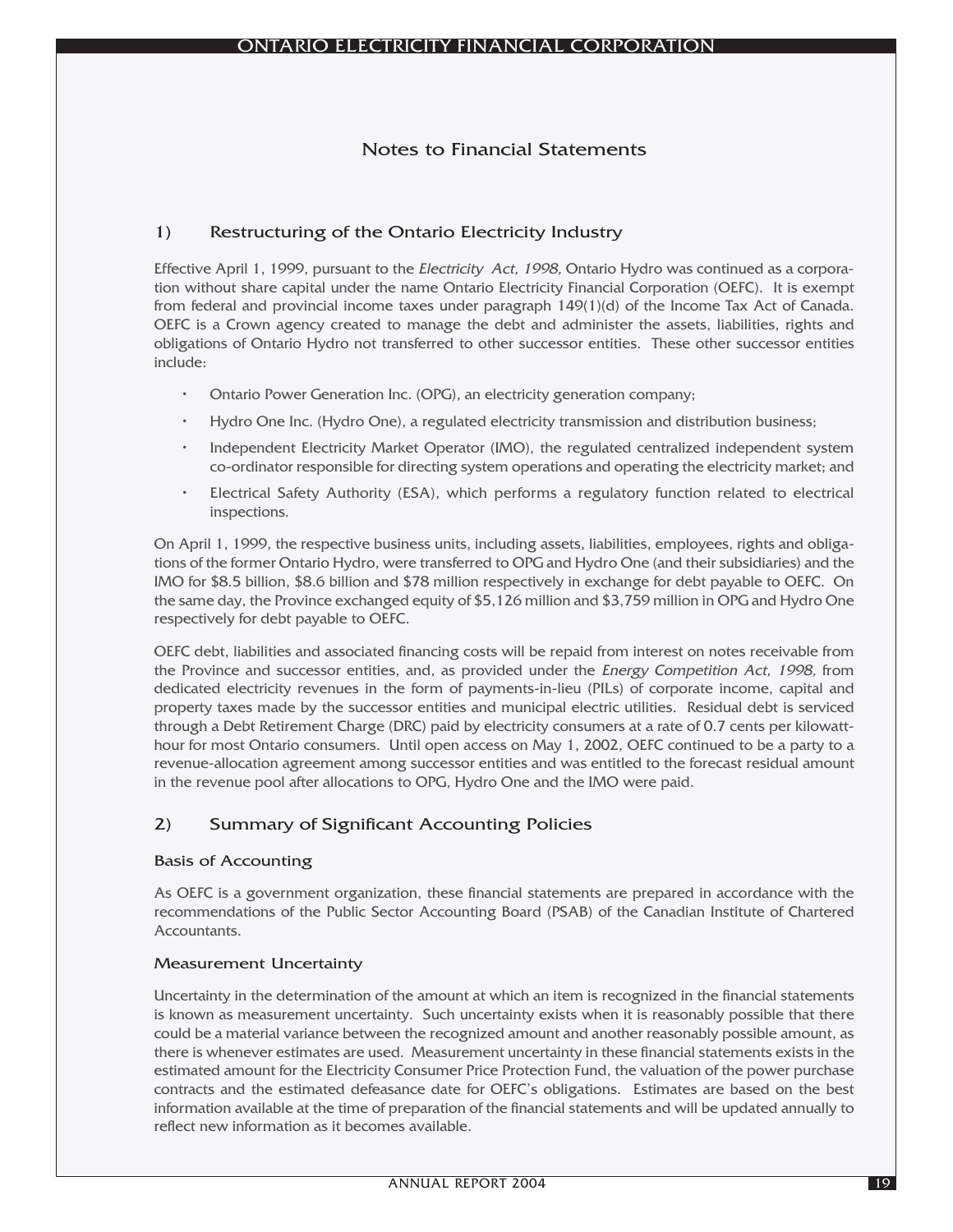#### Deferred Debt Costs

Deferred debt costs includes the unamortized amounts related to unrealized foreign exchange gains or losses resulting from the translation of long-term debt issued in foreign currencies and discounts, premiums or commissions arising from the issuance of debt or the acquisition of debt prior to maturity. These costs are amortized to operations over the life of the underlying debt.

#### Revenue Recognition

Revenues are recognized in the period in which they are earned.

## Foreign Currency Translation

Debt is composed of short-, medium- and long-term bonds, notes and debentures. Debt denominated in foreign currencies that has been hedged is recorded at the Canadian dollar equivalent using the rates of exchange established by the terms of the hedge agreements. Other foreign currency debt, liabilities and assets are translated to Canadian dollars at year-end rates of exchange and any exchange gains or losses are deferred and amortized over the remaining term to maturity.

#### Power Purchase Contracts

The power purchase contracts liability is valued on a discounted cash-flow (DCF) basis. Periodic revaluations of this liability will give rise to changes in the estimated cost of the contracts and will be amortized to operations over a maximum ten-year period.

## 3) Going Concern

OEFC is dependent on the Province to borrow to finance maturing debt and to cover any cash shortfalls in the Corporation. It is also dependent on the government's long-term plan to defease the unfunded liability described in Note 11.

## 4) Cash and Cash Equivalents

Cash and cash equivalents includes cash on deposit and highly liquid investments with maturities of less than three months. They are recorded at cost, which approximates current market value.

## 5) Due from Province of Ontario

The Province has committed to dedicate the combined net income of OPG and Hydro One in excess of the Province's interest cost of its investment in its electricity subsidiaries to OEFC. For the year ended March 31, 2004, the aggregate earnings of the subsidiaries did not exceed the Province's financing cost. Consequently, no dedicated income transfer has been reflected (March 2003 - \$197 million).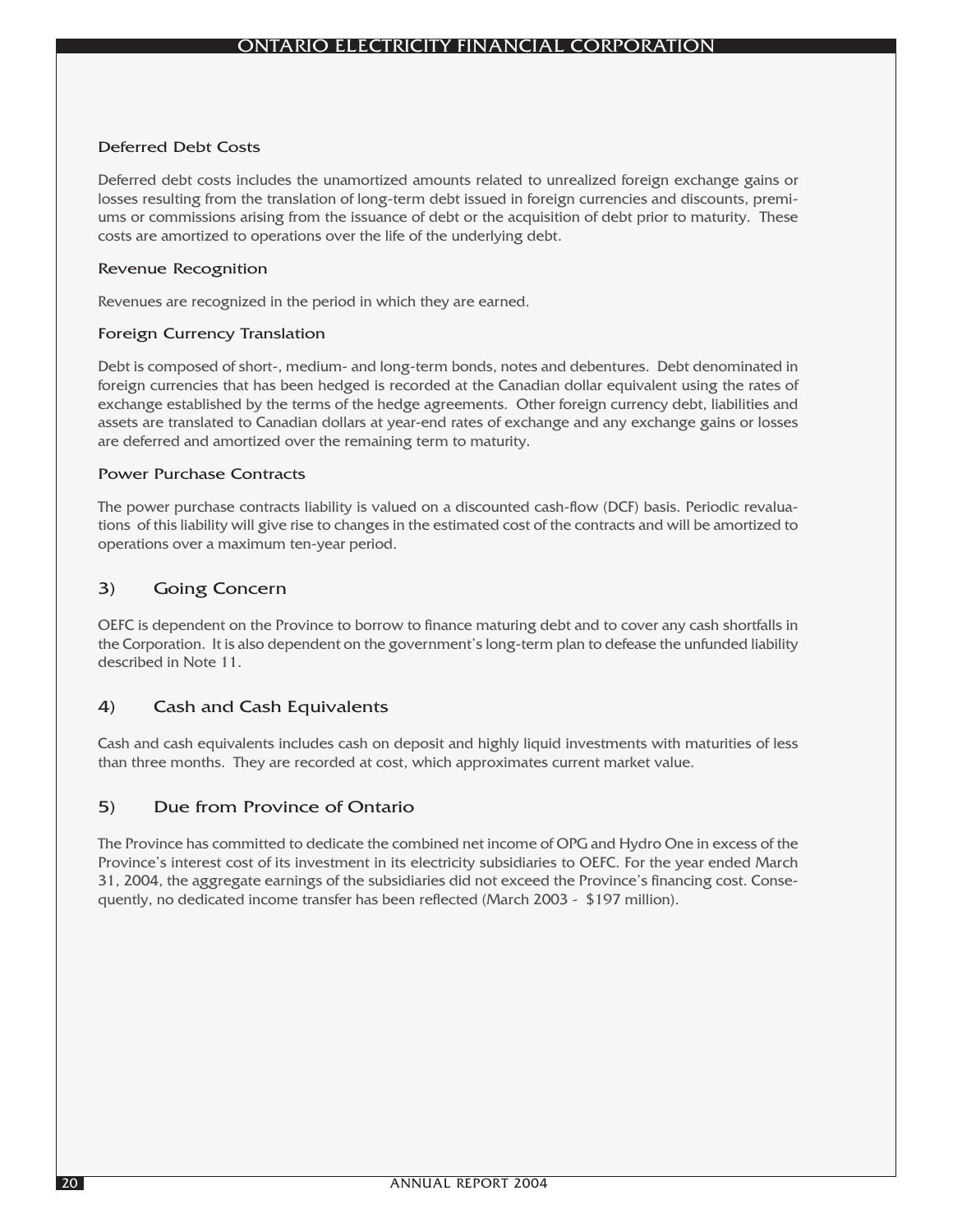## 6) Notes and Loans Receivable

#### **(\$ millions)**

| <b>Maturity date</b>                      | Interest rate       | <b>Interest</b><br>payable | March 31,<br>2004                                                                                       | March 31,<br>2003       |
|-------------------------------------------|---------------------|----------------------------|---------------------------------------------------------------------------------------------------------|-------------------------|
| 2039 - 2041                               | 5.85                | Monthly                    | 8,885<br>S.                                                                                             | 8,885<br>S.             |
|                                           | 5.4 to 13.50        | Semi-annually              |                                                                                                         | 3,200<br>651            |
|                                           |                     |                            | 12,163                                                                                                  | 78<br>12,814            |
| Less: Current portion of notes receivable |                     |                            | 250<br>11,913                                                                                           | 651<br>12,163           |
|                                           |                     |                            | 167                                                                                                     | 174<br>\$12,337         |
|                                           | 2005 - 2011<br>2009 | 5.44 to 6.65<br>7.90       | Semi-annually<br>Semi-annually<br>Add: Loans receivable from non-utility generators (NUGs) (See Note 9) | 3,200<br>78<br>\$12,080 |

OEFC has agreed with OPG, Hydro One and IMO not to sell notes owing from these successor entities without their prior approval.

On March 5, 2003, with the prior approval of Hydro One, OEFC completed the sale of \$1,878 million (face value) of Hydro One notes. OEFC realized a gain of \$206 million on the sale as interest rates payable on the notes were above market interest rates.

In 2002, OEFC had agreed with OPG to defer principal payments of \$200 million originally due in March and September 2002 until December 2004. These maturities totaling \$200 million have been further deferred until December 2006. In addition, OEFC has agreed with OPG to defer principal repayments totaling \$500 million originally due in the period March 2003 to September 2004. The new maturity dates on these notes have been extended until March 2005 to September 2006.

## 7) Debt

Debt at March 31, 2004 is set out below by maturity and by currency of repayment, expressed in Canadian dollars.

| (\$ millions)<br>Currency | Canadian<br><b>Dollar</b> | U.S.<br><b>Dollar</b> | <b>Swiss</b><br>Franc | 2004<br><b>Total</b> | 2003<br><b>Total</b> |
|---------------------------|---------------------------|-----------------------|-----------------------|----------------------|----------------------|
| Maturing in:              |                           |                       |                       |                      |                      |
| 1 year                    | 4,563                     | 559                   |                       | 5,122                | 5,078                |
| 2 years                   | 1,131                     | 425                   |                       | 1,556                | 3,250                |
| 3 years                   | 2,074                     | 739                   |                       | 2,813                | 1,425                |
| 4 years                   | 528                       | 1,053                 |                       | 1,581                | 119                  |
| 5 years                   | 3,095                     | 388                   |                       | 3,483                | 1,959                |
| 1-5 years                 | 11,391                    | 3,164                 |                       | 14,555               | 11,831               |
| 6-10 years                | 4,375                     | 1,026                 | 307                   | 5,708                | 7,667                |
| 11-15 years               | 648                       |                       |                       | 648                  | 648                  |
| $16-20$ years             | 3,678                     |                       |                       | 3,678                | 3,678                |
| 21-25 years               | 2,116                     |                       |                       | 2,116                | 2,077                |
| 26-50 years               | 850                       |                       |                       | 850                  | 929                  |
| <b>Total</b>              | \$23,058                  | \$4,190               | \$307                 | \$27,555             | \$26,830             |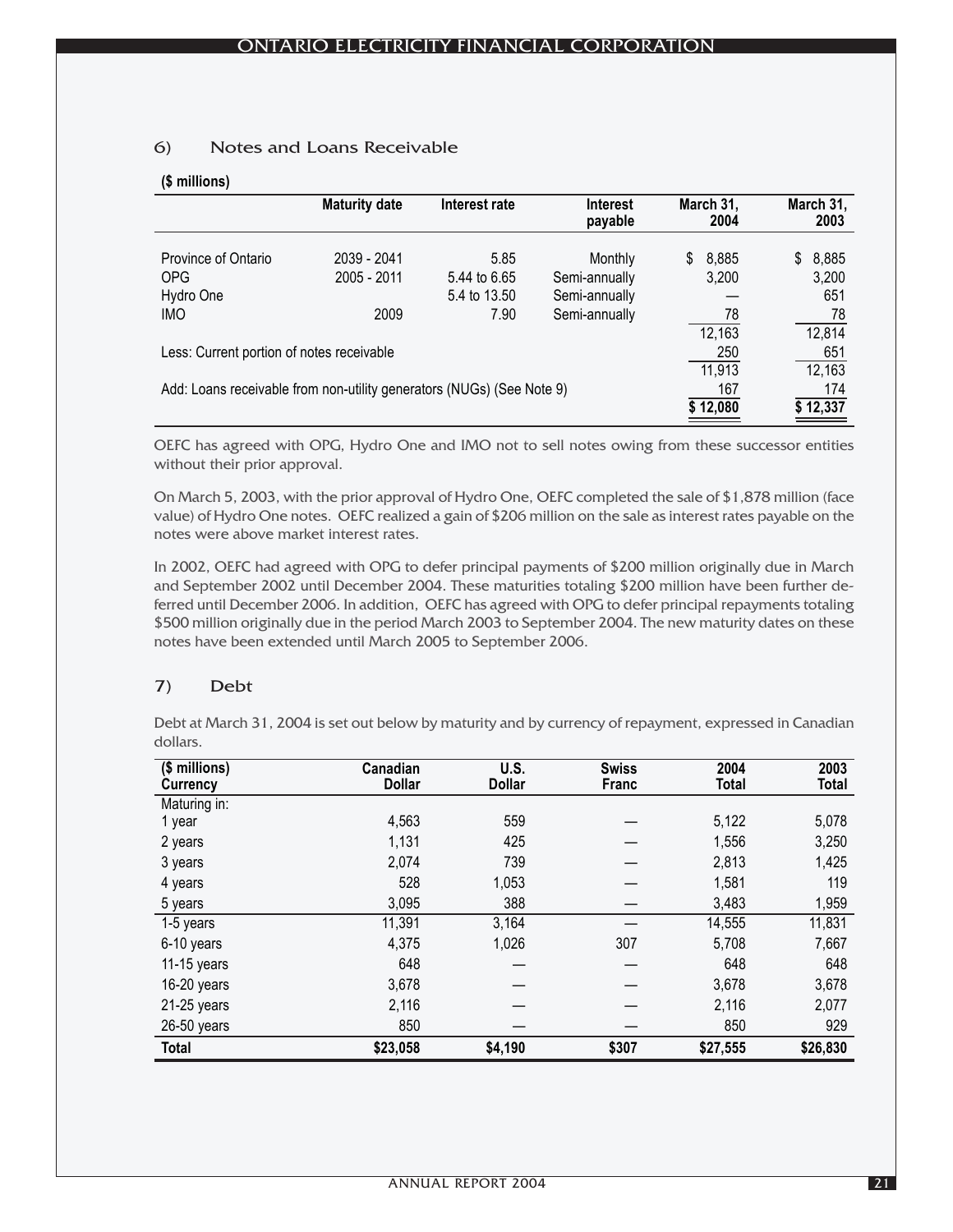The effective rate of interest on the debt portfolio is 6.54 per cent (March 2003 - 6.78 per cent) after considering the effect of derivative instruments used to manage interest rate risk. The longest term to maturity is to October 17, 2031. Total foreign currency-denominated debt at March 31, 2004 was \$4.5 billion (March 2003 - \$3.8 billion), 100 % of which (March 2003 - \$2.6 billion or 67.7 per cent) was fully hedged to Canadian funds. Bonds and notes payable are either held, or guaranteed as to principal and interest, by the Province as set out below:

|                   |              | March 31, 2004 |          |              | March 31, 2003 |              |
|-------------------|--------------|----------------|----------|--------------|----------------|--------------|
| $($$ millions)    | Held by      | Guaranteed by  | Total    | Held by      | Guaranteed by  | <b>Total</b> |
|                   | the Province | the Province   |          | the Province | the Province   |              |
| Short term debt   | 1.177        |                | 1,177    | 3,413        |                | 3,413        |
| Current portion   |              |                |          |              |                |              |
| of long term debt | 3,697        | 248            | 3,945    | 350          | 1,315          | 1,665        |
| Long term debt    | 11,520       | 10,913         | 22,433   | 9,791        | 11,961         | 21,752       |
|                   | \$16,394     | \$11,161       | \$27,555 | \$13,554     | \$13,276       | \$26,830     |

Fair value of debt issued approximates amounts at which debt instruments could be exchanged in a current transaction between willing parties. In valuing the OEFC's debt, fair value is estimated using discounted cash flows and other valuation techniques and is compared to public market quotations where available. These estimates are affected by the assumptions made concerning discount rates and the amount and timing of future cash flows.

The estimated fair value of OEFC debt at March 31, 2004 is \$32.2 billion (March 2003 - \$31.2 billion). This is higher than the book value of \$27.6 billion (March 2003 - \$26.8 billion) because current interest rates are generally lower than the interest rates at which the debt was issued and because of exchange rate movements. The fair value of debt does not reflect the effect of related derivative contracts.

## 8) Risk Management and Derivative Financial Instruments

OEFC employs various risk management strategies and operates within strict risk exposure limits to ensure exposure to risk is managed in a prudent and cost-effective manner. A variety of strategies are used, including the use of derivative financial instruments ("derivatives"). Derivatives are financial contracts, the value of which is derived from underlying instruments. OEFC uses derivatives for the purpose of hedging and to minimize interest costs. Hedges are created primarily through swaps, which are legal arrangements under which OEFC agrees with another party to exchange cash flows based upon one or more notional amounts during a specified period. This allows OEFC to offset its existing obligations and thereby effectively convert them into obligations with more desirable characteristics. Other derivative instruments used by OEFC include forward foreign exchange contracts, forward rate agreements, futures and options.

Foreign exchange or currency risk is the risk that foreign currency debt principal and interest payments and foreign currency transactions will vary in Canadian dollar terms due to fluctuations in foreign exchange rates. To manage currency risk, OEFC uses derivative contracts to convert foreign currency cash flows into Canadian dollar denominated cash flows. The current policy allows unhedged foreign currency debt principal payments and foreign currency transactions to reach a maximum of 5 per cent of total debt, reduced from 20 per cent at March 31, 2003. At March 31, 2004, the actual unhedged level was 0.1 per cent (March 2003 - 6.3 per cent) of total debt, with all the currency exposure to US dollars.

Floating rate risk is the exposure of OEFC to changes in short-term interest rates over a 12-month period. OEFC reduces its exposure to rate changes by entering into derivative contracts that convert floating interest payments to fixed interest payments. The current policy allows unhedged floating rate debt, net of liquid reserves, to reach a maximum of 20 per cent of total debt. At March 31, 2004, OEFC's floating rate debt as a percentage of total debt was 8.0 per cent (March 2003 - 13.5 per cent).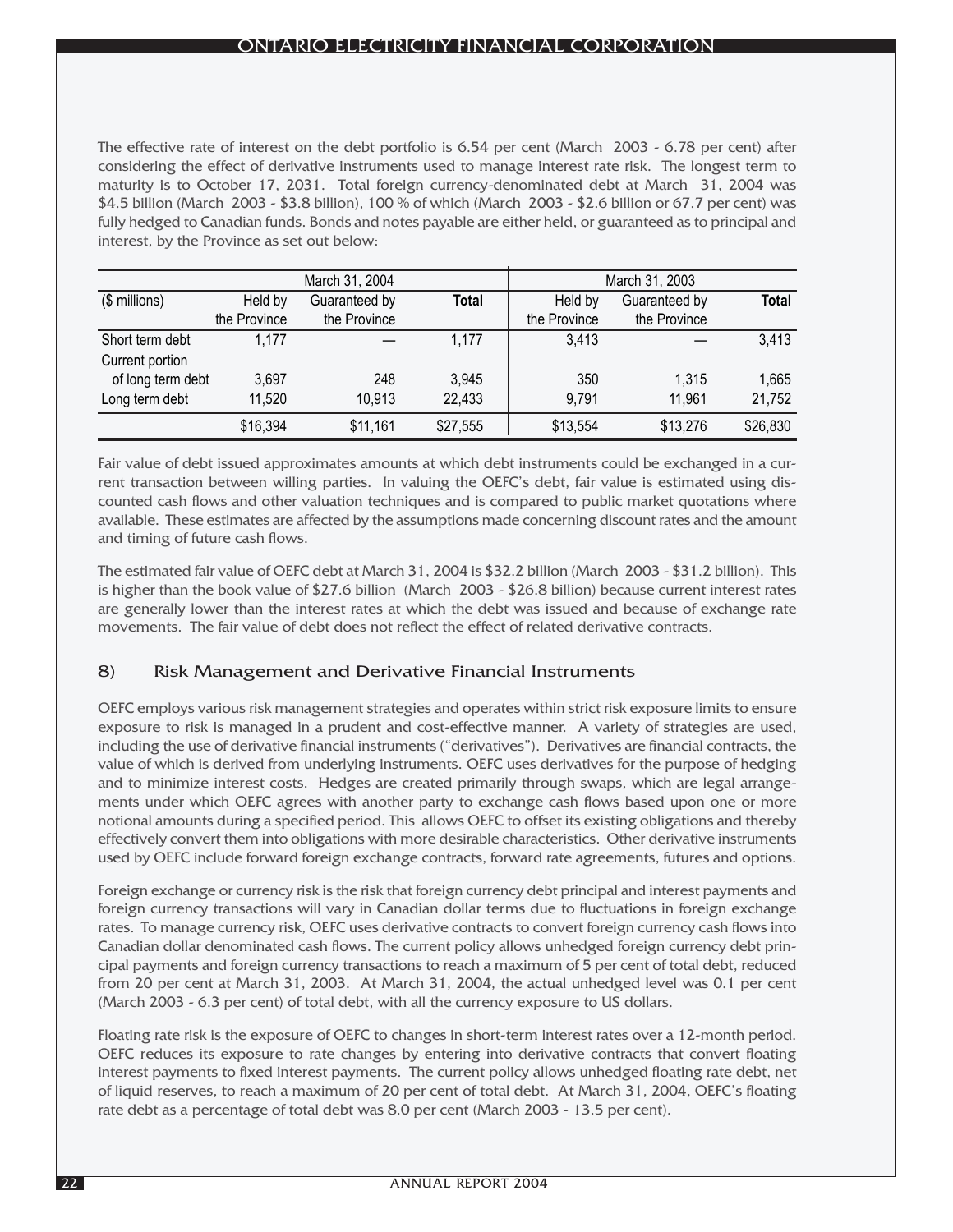Liquidity risk is the risk that OEFC will not be able to meet its current short-term financial obligations. As explained in Note 3, OEFC is dependent on the Province to finance maturing debt and to cover any cash shortfalls in the Corporation.

The table below presents a maturity schedule of OEFC's derivatives, by type, outstanding at March 31, 2004, based on the notional amounts of the contracts. Notional amounts represent the volume of outstanding derivative contracts and are not indicative of credit risk, market risk or actual cash flows.

#### **Derivative Portfolio Notional Value (\$ millions)**

As at March 31, 2004

| Maturity in          |         |                          |                          |       |      | $6 - 10$ | Over 10                  |                | TOTAL    |
|----------------------|---------|--------------------------|--------------------------|-------|------|----------|--------------------------|----------------|----------|
| <b>Fiscal Year</b>   | 2005    | 2006                     | 2007                     | 2008  | 2009 | Years    | Years                    | 2004           | 2003     |
| Cross-currency swaps |         | 425                      | 739                      | 496   | 388  | 1,309    | $\overline{\phantom{a}}$ | 3,357          | 2,355    |
| Interest rate swaps  | 292     | 1,488                    | 1,826                    | 1,272 | 588  | 1,446    | 1,436                    | 8,348          | 7,043    |
| Forward foreign      |         |                          |                          |       |      |          |                          |                |          |
| exchange contracts   | 1,578   | -                        | $\overline{\phantom{a}}$ |       |      |          | $\overline{\phantom{a}}$ | 1,578          | 720      |
| Other <sup>1</sup>   | 112     | $\overline{\phantom{0}}$ | $\overline{\phantom{a}}$ | -     |      |          | $\overline{\phantom{a}}$ | 112            | 50       |
| <b>Total</b>         | \$1,982 | 1,913                    | 2,565                    | 1,768 | 976  | 2,755    |                          | 1,436 \$13,395 | \$10,168 |

(1) Other includes options and futures.

The use of derivatives introduces credit risk, which is the risk of a counterparty defaulting on contractual derivative obligations in which OEFC has an unrealized gain. The table below presents the credit risk associated with the derivative financial instrument portfolio, measured through the replacement value of derivative contracts, at March 31, 2004.

| <b>Credit Risk Exposure (\$ millions)</b> | March 31, | March 31, |
|-------------------------------------------|-----------|-----------|
|                                           | 2004      | 2003      |
| Gross credit risk exposure <sup>(1)</sup> | 5,398     | 4,167     |
| Less: Netting <sup>(2)</sup>              | (5.787)   | (4, 293)  |
| Net credit risk exposure <sup>(3)</sup>   | (389)     | (126)     |

Notes:

(1) Gross credit risk exposure includes credit exposure on swaps, forward foreign exchange agreements, options and futures.

<sup>(2)</sup> Master agreements provide for close out netting as contracts do not have coterminous settlement dates.

Total exposure to counterparties with positive exposure (meaning that counterparties owed OEFC) was \$130 million (March 2003 -\$202 million) and the total exposure to counterparties with negative exposure (meaning that OEFC owed the counterparties) was \$519 million (March 2003 - \$328 million) for a total net credit exposure of \$(389) million (March 2003 - (\$126) million).

OEFC manages its credit risk exposure from derivatives by, among other things, dealing only with high credit quality counterparties and regularly monitoring compliance to credit limits. In addition, OEFC enters into contractual agreements (master agreements) that provide for termination netting and, if applicable, payment netting with virtually all of its counterparties. Gross credit risk exposure represents the loss OEFC would incur if every counterparty to which OEFC had credit risk exposure were to default at the same time and the contracted netting provisions were not exercised or could not be enforced. Net credit risk exposure is the loss including the mitigating impact of these netting provisions.

As at March 31, 2004, OEFC's most significant concentrations of credit risk were with an A+ rated counterparty, which represented more than 10 per cent of the Net Credit Risk Exposure. The net cost to OEFC, if it had to replace all of the swap contracts with this counterparty would be \$60 million.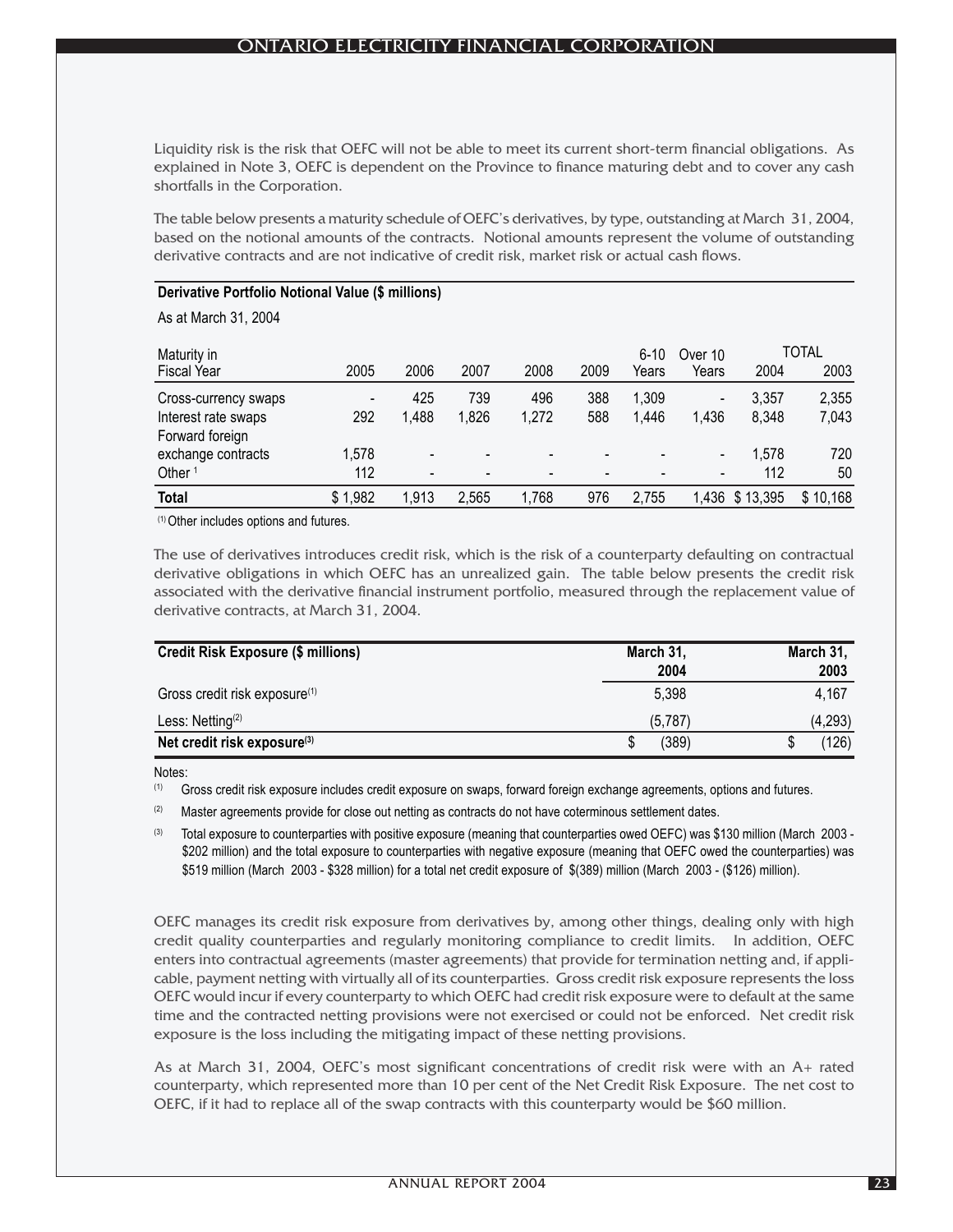## 9) Power Purchase Contracts

Power purchase contracts and related loan agreements were entered into by Ontario Hydro with nonutility generators (NUGs) located in Ontario. As the legal continuation of Ontario Hydro, OEFC is the counterparty to these contracts. These contracts, expiring on various dates to 2048, provide for the purchase of power at prices that are expected to be in excess of the market price. Since open access on May 1, 2002, this power has been sold at market prices that generally have been less than cost. Prior to open access, power purchased from NUGs was resold at cost to the revenue pool managed by OPG.

During the year, OEFC purchased power in the amount of \$797 million (2003 - \$786 million) and sold this power for \$510 million (2003 - \$635 million). Effective April 18, 2002, the NUG Contract Management Agreement between Enron Canada Corporation and OEFC was assigned to UBS Warburg Energy (Canada) Ltd. Annual fees include both a fixed fee of approximately \$750,000 plus a variable fee based on performance in minimizing losses under NUG power purchase agreements that amounted to \$6.8 million (2002 - \$10 million).

The NUG liability had been valued at \$4,286 million on a discounted cash-flow (DCF) basis since Ontario Hydro was continued as OEFC on April 1, 1999. As the electricity market was opened in May 2002, the DCF model was updated as of March 31, 2003 which reduced the estimated liability from \$4.286 billion to \$3.745 billion. The revaluation change is being amortized to operations over a ten year period. In addition, each year, interest at the DCF rate is added to the liability and the estimated in-year loss in the DCF model is deducted from the liability as set out below:

| As at March 31, 2004                 |             |             |
|--------------------------------------|-------------|-------------|
|                                      | 2004        | 2003        |
| NUG Liability, beginning of year     | 3,745<br>\$ | 4,286<br>\$ |
| Interest charged during the year     | 221         | 253         |
| Deduct estimated in-year loss        | (283)       | (372)       |
| Revaluation as of March 31, 2003     |             | (422)       |
| Subtotal                             | 3,683       | 3,745       |
| Add: Unamortized Revaluation Changes |             |             |
| <b>Gross Revaluation</b>             | 422         | 422         |
| Accumulated Amortization             | (84)        | (42)        |
|                                      | 338         | 380         |
|                                      | 4,021<br>S  | 4,125       |

#### **Statement of NUG Liability (\$ millions)**

Loans to NUGs decreased during the period by a net \$7 million to \$167 million at March 31, 2004 (2003 - \$174 million), primarily due to principal repayments.

## 10) Nuclear Funding Liability

OEFC as the continued Ontario Hydro assumed a liability in the amount of \$2,378 million representing nuclear waste management and asset removal liabilities that were incurred prior to April 1, 1999. In March 2002, the Province and OPG entered into the Ontario Nuclear Funds Agreement (ONFA) to establish, fund and manage segregated funds to ensure that sufficient funds are available to pay for costs of nuclear waste management and station decommissioning.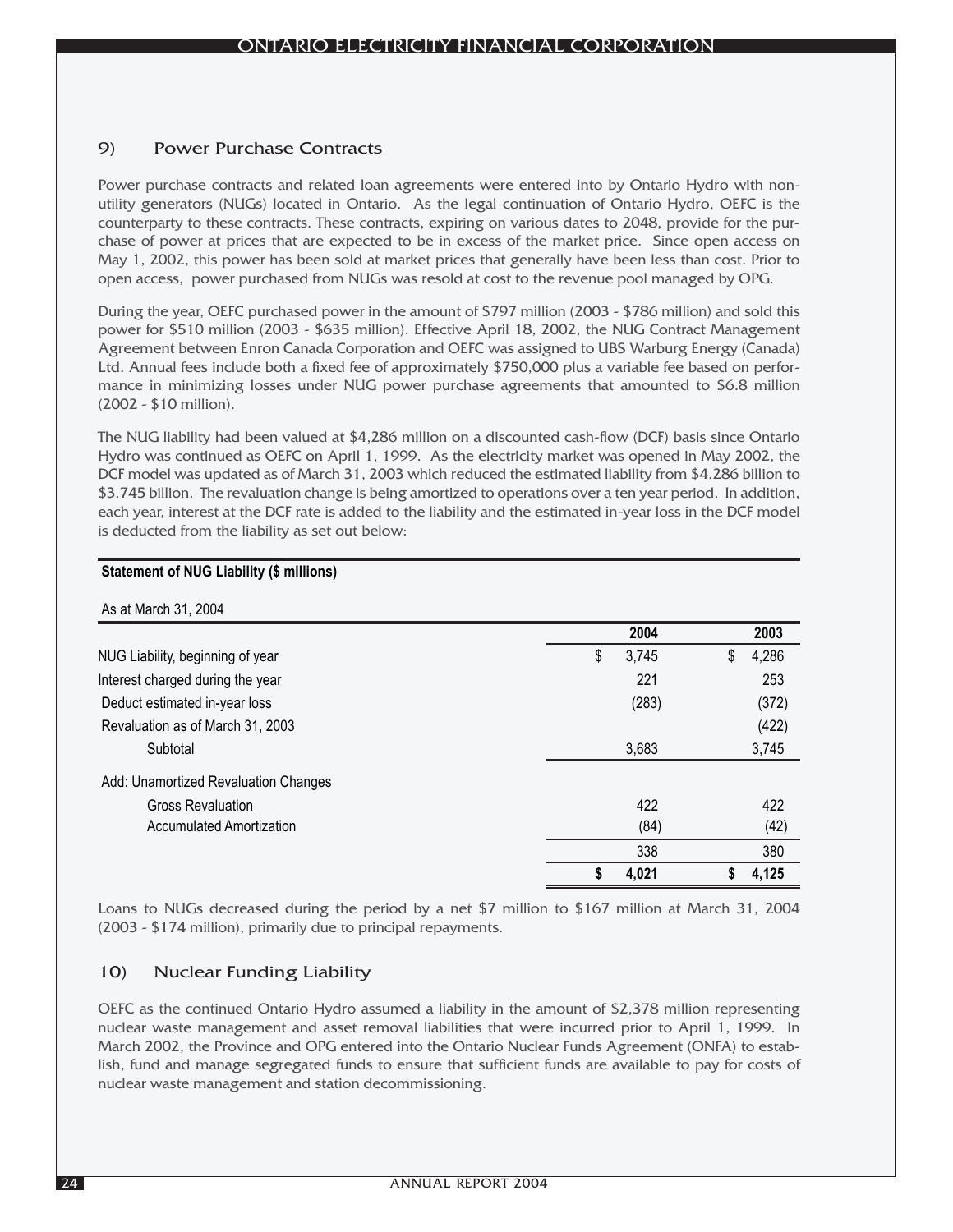The Board of Directors of OEFC approved the funding of the Decommissioning Segregated Fund, established by OPG, over the next four years, thus discharging the nuclear funding liability. OEFC contributed \$1,200 million towards the fund liability on July 24, 2003.

Interest is accrued at a rate equal to the Ontario Consumer Price Index plus 3.25 per cent in accordance with the terms of ONFA which were finalized on July 24, 2003. Previously, interest had been accrued at an estimated rate of 5.75%. The liability has been adjusted to reflect the finalized rate. A commitment-in-lieu of \$1,916 million as at March 31, 2004 (March 2003 - \$2,974 million) has been provided to the Decommissioning Segregated Fund.

## 11) Unfunded Liability

The opening unfunded liability of \$19.4 billion at April 1, 1999, was composed of \$38.1 billion in liabilities assumed from old Ontario Hydro less the value of assets transferred to OEFC at April 1, 1999 including \$17.2 billion in notes receivable and \$1.5 billion in loans receivable and other assets. Pursuant to the Electricity Act, 1998, and consistent with the principles of electricity restructuring, the government has a long-term plan in place to retire OEFC liabilities from within the electricity sector. The plan includes revenues and cash flows from the following sources as at **April 1, 1999**:

- **• Notes receivable** from the Province of \$8.9 billion, OPG of \$3.4 billion, Hydro One of \$4.8 billion and IMO for \$0.1 billion for a total of \$17.2 billion as a result of the transfer of assets to successor companies;
- **• Payments-in-lieu** of corporate income, capital and property taxes made by OPG, Hydro One and municipal electric utilities;
- **Debt Retirement Charge** to be paid by ratepayers based on the consumption of electricity; and
- **• Electricity Sector Dedicated Income** Consistent with the Government's commitment to keep electricity income in the electricity sector, the combined net income of OPG and Hydro One in excess of the Province's interest cost of its investment in its electricity subsidiaries will be allocated to the retirement of OEFC's debt.

The long-term plan supports estimates that OEFC's obligations will likely be defeased in the years ranging from 2012 to 2020. Key assumptions underlying the range include the passage of proposed legislation, which would reform the electricity industry (see Note 16). These reforms would include the requirement that consumers pay the full cost of existing and any new contracts for generation, which OEFC anticipates would eliminate the liability for above market costs for power purchases. In addition, OPG's nuclear and baseload hydroelectric generation would receive regulated prices designed to recover approved costs, including the costs of capital. Other key assumptions include the shutdown of OPG's coal-fired generating stations at the end of 2007.

## 12) Electricity Consumer Price Protection Fund

On November 11, 2002, the Province announced a program designed to provide electricity to low volume and designated consumers at a fixed price of 4.3 cents per kilowatt-hour (kWh) until at least 2006, retroactive to May 1, 2002. Power generators continue to receive the competitive market price as set in the IMO electricity market. The program is administered through the Electricity Consumer Price Protection Fund (ECPPF) managed by OEFC.

On December 18, 2003, the Ontario Energy Board Amendment Act (Electricity Pricing), 2003, was passed into law to remove, effective April 1, 2004, the 4.3 cents per kWh price freeze in favour of a pricing structure that better reflects the true cost of electricity, including a strong incentive to conserve energy. Effective April 1, 2004, an interim pricing plan was introduced whereby the first 750 kWh consumed in any month is priced at 4.7 cents per kWh and consumption above that level is priced at 5.5 cents per kWh. This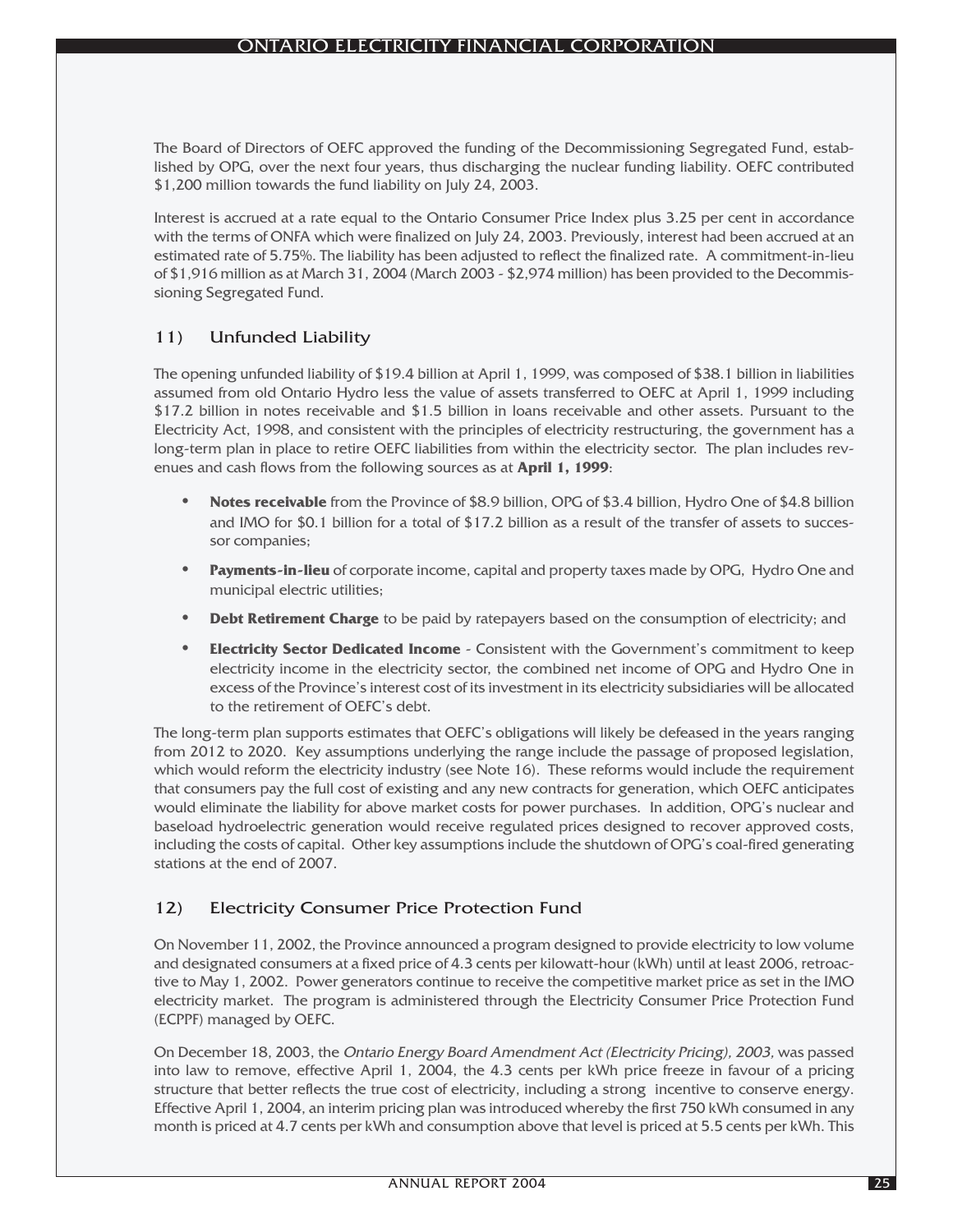pricing plan will stay in place until the Ontario Energy Board develops a mechanism for setting prices no later than May 1, 2005.

Expenditures from the Fund during the year amounting to \$643 million (March 2003 - \$1,461 million) have been reduced by a portion of the rebate from OPG due under the Market Power Mitigation Agreement (MPMA) in the amount of \$390 million (March 2003 - \$796 million) leaving a net cost in OEFC of \$253 million (March 2003 - \$665 million).

## 13) Temporary Generation Supply

In April of 2003, OEFC was directed to undertake a project to install 200 to 400 megawatts of temporary generation to provide support to Ontario's electricity reserves during the summer and fall of 2003.

OEFC arranged for the installation of 249 megawatts of gas-fired generation by the summer of 2003 at a cost of \$70 million. All of the contracts expired on December 31, 2003.

## 14) Contingencies and Guarantees

OEFC is involved in various legal actions arising out of the ordinary course and conduct of business, some of which relate to the former Ontario Hydro prior to the establishment of OEFC on April 1, 1999. Under the terms of the April 1, 1999 restructuring of Ontario Hydro, each successor entity (OPG, Hydro One, ESA and IMO and their respective subsidiaries) is responsible for any liabilities relating to those operations of the former Ontario Hydro that were transferred to it. In the event any such liabilities remained with OEFC, the successor entity is also required to indemnify OEFC. With respect to legal actions relating to operations of Ontario Hydro that were retained by OEFC, the outcome and ultimate disposition of these legal actions is not determinable at this time. Accordingly, no provision for the above actions is reflected in the financial statements. Settlements of these contingencies, if any, will be reflected in the period in which settlement occurs.

Subject to a \$10 million and \$20 million deductible respectively, OEFC has agreed to indemnify Hydro One and OPG with respect to any adverse claim to title to any asset, right or thing transferred or intended to be transferred to the companies at April 1, 1999 and any failure of the transfer order to transfer such assets, rights or things and with respect to payment to or from or other dealing with any equity account of Ontario Hydro, including certain related litigation. The Province of Ontario has guaranteed any liability arising from these indemnifications.

OEFC is contingently liable under guarantees given to third parties that have provided long-term financing to certain independent power producers in connection with the power purchase contracts described in Note 9. These guarantees total approximately \$102 million at March 31, 2004 (March 2003 - \$113 million).

## 15) Ontario Electricity Pension Services Corporation

OEFC was the administrator of the Ontario Electricity Financial Corporation Pension Plan and Fund. It was responsible for negotiating an agreement with each of the successor corporations for the division and transfer of the assets and liabilities of the OEFC pension plan to the pension plans of the successor corporations. The Ontario Electricity Pension Services Corporation (OEPSC), a wholly owned subsidiary of OEFC, acted as agent for OEFC to carry out the required administrative, investment and other responsibilities of the OEFC Pension Plan and Fund.

OEPSC made application to the Superintendent of Financial Services for Ontario for approval to transfer all of the assets of the OEFC Pension Plan to the pension plans of the four successor operating entities. The Superintendent agreed to the transfer on June 6, 2001. With the exception of certain records and assets of nominal value, all pension fund assets were transferred to the pension plans of successor corporations on June 29, 2001. As OEPSC's functions have been completed, OEFC is in process of winding up the company.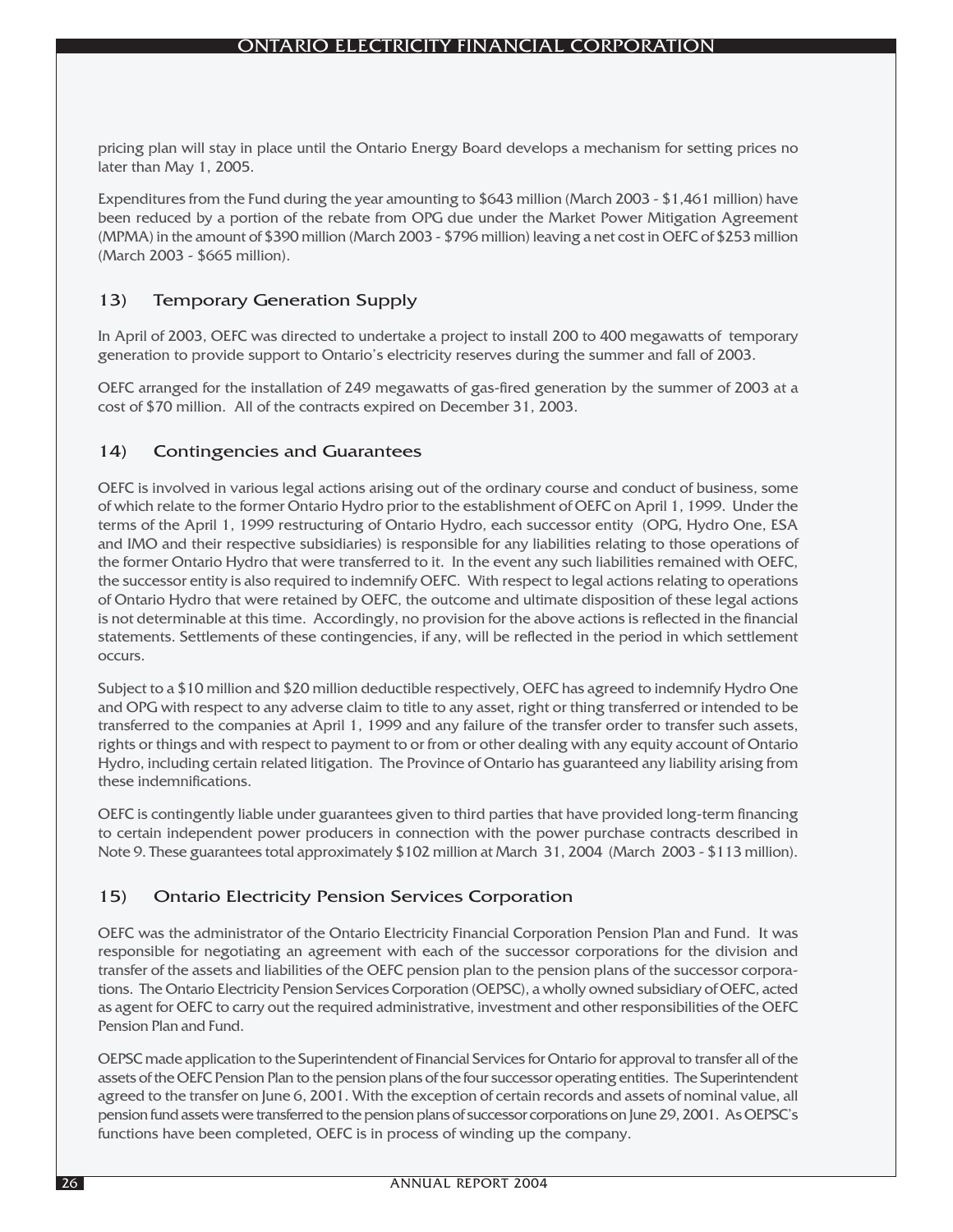## 16) Subsequent Event

On April 15th, 2004, the government released its proposals to reform the electricity sector. Legislation proposed to be introduced in June would, if passed by the Legislature, result in a combination of a fully regulated and competitive electricity sector with different generators receiving prices set through a variety of mechanisms. Electricity generated from OPG's nuclear and baseload hydro generation assets would receive regulated prices and electricity from those generators with existing or new contracts would receive prices as determined by their contracts. Consumers would pay a blend of these costs including the passthrough of regulated rates for OPG-regulated plants, the full costs for existing and new contracts for generation and market prices for other generation facilities.

If the legislation is passed by the Legislature, and when the reformed market becomes operational, OEFC would begin to receive actual contract prices for the power and would no longer incur above-market costs on the power purchase contracts with non-utility generators. Since the power purchase contracts liability on the balance sheet represents the net present value of the estimated above-market costs incurred under these contracts, OEFC anticipates that the estimated \$3.9 billion liability at the time of implementation would be eliminated. OEFC will ensure that all implications of electricity sector reform are accounted for appropriately in the books of OEFC for the period in which those changes become effective.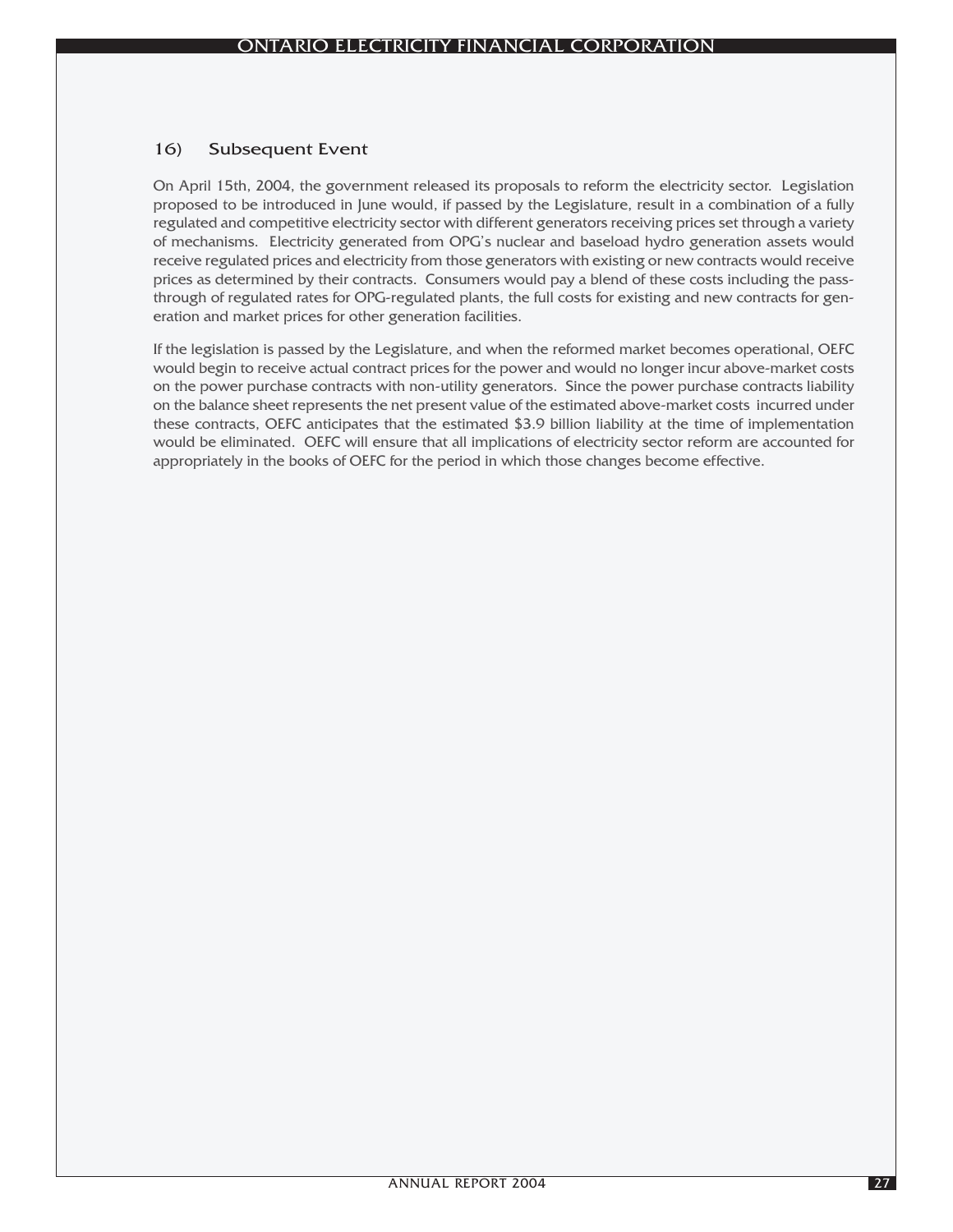## Governance

## Board of Directors

| <b>Colin Andersen</b>    | Chair and Deputy Minister of Finance<br>[Appointed from March 2004 to March 2007]                                                                       |
|--------------------------|---------------------------------------------------------------------------------------------------------------------------------------------------------|
| Gadi Mayman              | Vice-Chair and Chief Executive Officer, (interim)<br>[Appointed from November 2003 to November 2004]                                                    |
| <b>Brian FitzGerald</b>  | Fellow of the Canadian Institute of Actuaries<br>[Appointed from April 2001 to July 2004]                                                               |
| <b>Bryne Purchase</b>    | Deputy Minister, Ministry of Energy<br>[Appointed from April 2001 to March 2004]                                                                        |
| <b>Tom Sweeting</b>      | Assistant Deputy Minister, Office of the Budget and Taxation, Ministry of Finance<br>[Appointed from April 2001 to July 2004]                           |
| <b>Bruce Macnaughton</b> | Director, Pension and Income Security Policy Branch, Ministry of Finance<br>[Appointed from April 2001 to July 2004]                                    |
| <b>Robert Siddall</b>    | Chair, OEFC Audit Committee, Provincial Controller, Ministry of Finance<br>[Appointed from November 2002 to November 2005]                              |
| Karen Sadlier-Brown      | Assistant Deputy Minister, Corporate and Electricity Finance Division,<br><b>Ontario Financing Authority</b><br>[Appointed from July 2003 to July 2006] |
| <b>Bob Christie</b>      | Chair and Deputy Minister of Finance<br>[Appointed from September 2000 to February 2004]                                                                |
| <b>Michael Gourley</b>   | Vice-Chair and Chief Executive Officer<br>[Appointed from July 2002 to November 2003]                                                                   |

## Corporate Governance

Appointed by the Lieutenant Governor in Council, the Board of Directors is responsible for supervising OEFC's business. The Board of Directors reports to the Minister of Finance through the Chair of OEFC, who is also the Deputy Minister of Finance. OEFC retains services from the Ontario Financing Authority (OFA) and the Ministry of Finance to carry out its daily operations. The Chief Executive Officer of OEFC is responsible for day-to-day operations, and is accountable to the OEFC Board of Directors.

The Board of Directors meets at least quarterly. It monitors OEFC's financial performance and approves OEFC's financial policies and its annual corporate plan, which contains short and long-term objectives and reports on accomplishments for the preceding year.

The Minister of Finance reviews and approves OEFC's annual business plan. In keeping with the government's Agency Establishment and Accountability Directive, the Minister of Finance recommends the OEFC business plan to Management Board of Cabinet for approval once every three years.

The OEFC Audit Committee supports the Board of Directors with the review and recommendation for approval of OEFC's financial statements. The Audit Committee also recommends the annual internal audit plan and reviews the findings of the internal auditors regarding the adequacy of internal controls.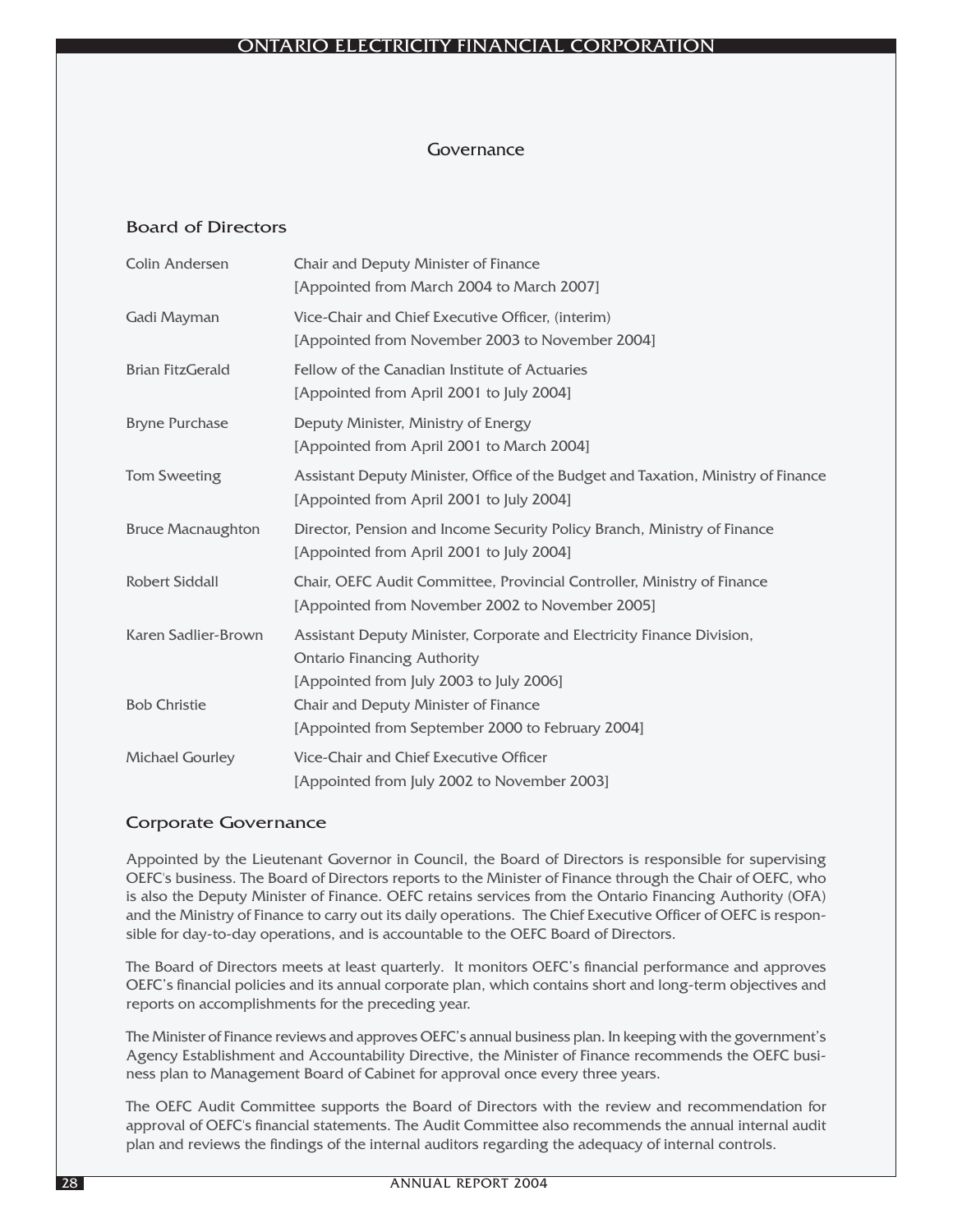## Corporate Policies

#### Overview and Structure

#### Board of Directors

- Reviews and approves key risk management policies and the annual financing and debt management plans for OEFC.
- Supervises the management of the OEFC's debt portfolio and NUG power sales.

#### Audit Committee

- Oversees the financial reporting process on behalf of the Board of Directors.
- Reviews key risk management policies, internal audit reports and the financial statements.

#### Management Committees

#### Risk Management Committee

- Reviews market updates and outlook.
- Reviews current borrowing, investing and debt management positions and strategies.

#### Borrowing Strategy Committee

- Reviews economic conditions, fiscal plan and capital markets outlook.
- Reviews borrowing and debt management activities and management reports, cash flows and the annual financing charge forecast.
- Reviews operational limits and procedures related to financial operations.
- Approves amendments and exceptions to approved risk management policies and procedures.
- Approves risk management policies for recommendation to the Board of Directors.

## Annual Financing and Debt Management Plan

The annual financing and debt management plan indicates how the OFA will satisfy OEFC's financing requirements, manage OEFC's debt and exposures from NUG contracts while ensuring that risk exposures and losses remain within the approved exposure and loss limits. The plan is approved by the Board of Directors each year and the Board regularly receives progress reports on its implementation.

#### Overview of Risk Management Policies and Procedures

OEFC risk management policies and procedures provide for the management of risk exposures created by capital market activities. Current policies and procedures address market, credit and operational risk exposure, primarily as they pertain to OEFC's debt and derivatives portfolios and capital markets transactions.

These policies were developed following the guidelines and directives of regulatory bodies, such as the Office of the Superintendent of Financial Institutions of Canada, the Bank for International Settlements (BIS) and consultations with Canadian bank representatives on their risk management practices.

OEFC's Board of Directors approves risk management policies based on recommendations from the OFA's Borrowing Strategy Committee. The Risk Control Division monitors and reports on compliance with the policies.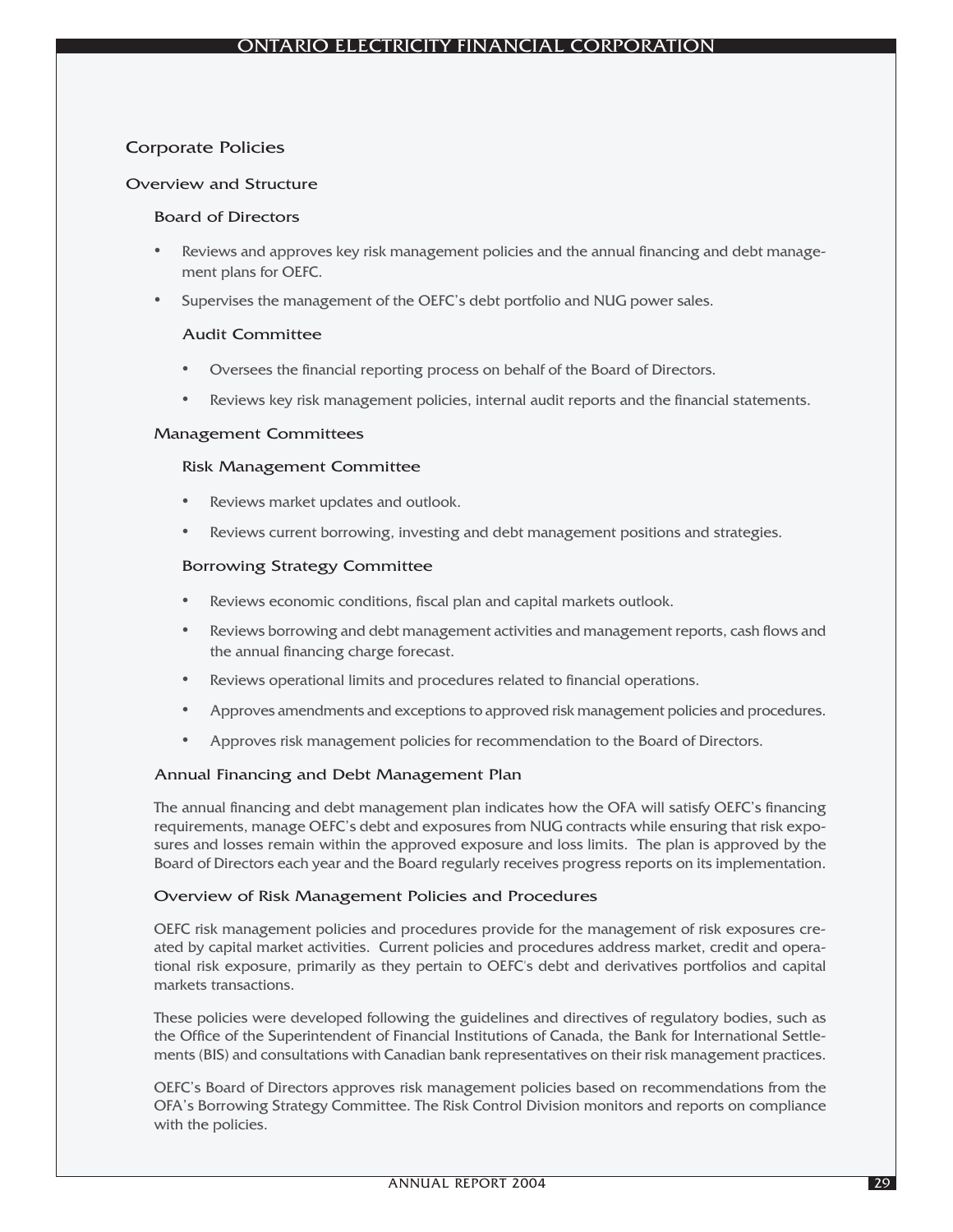#### Risk Management Policies and Procedures

#### Market Risk Policy

- Market Risk is the risk of financial loss attributable to changes in interest rates, foreign exchange rates and market liquidity. This policy provides a framework for borrowing and integrates several aspects dealing with the management of market risk.
- Foreign Exchange Exposure OEFC's exposure to unhedged foreign currencies is limited to five per cent of outstanding debt. Foreign exchange exposures are limited to Group of Seven currencies and the Swiss franc or the equivalent currencies (e.g. the Euro).
- Floating Rate Exposure OEFC is limited to a maximum floating rate exposure of 20 per cent of debt.
- Risk Management Loss Limits The total amount of financial losses resulting from market risk and the default of counterparties shall not exceed a debt cost loss limit specified by the Board of Directors. Additionally, the CEO establishes a debt management trigger level to ensure that losses will not reach the debt cost loss limit. The trigger level is included in the annual financing and debt management plan.
- Risk Measurement OEFC identifies and quantifies exposures to market risk in its annual financing and debt management plan to ensure that risk exposures and losses remain within the approved exposure and loss limits. Exposure to market, credit and liquidity risk is measured daily.
- Debt Maturity Profile When issuing new debt on behalf of OEFC, the OFA will aim for a smooth debt maturity profile to diversify the interest rate risk for the refinancing of maturing and floating rate debt.

## Credit Risk Policy

Credit risk is the risk that a counterparty defaults on its obligations. Credit risk arises when the OFA undertakes financial and derivative transactions on behalf of OEFC. The minimum credit rating of a counterparty for a financial agreement or transaction is A- and R1-mid for money market investments. The resulting exposure is capped at mark-to-market limits depending on the counterparty's credit rating and capital base.

#### Operational Risk

Operational risk is the risk of loss resulting from inadequate or failed internal processes, people, systems or external events. OEFC manages operational risk through procedures that deal with model risk, legal risk, settlement risk and information systems risks. In addition, OEFC manages operational risk by ensuring that adequate staff levels exist and enhancing staff skills through appropriate training.

OEFC improves the control of operational risks by reducing the likelihood of errors and breakdowns in controls, ensuring that risk monitoring systems are in place prior to the adoption of new products or lines of business. This is achieved through ongoing periodic reviews of policies and procedures, documentation requirements, data processing systems, pricing algorithms, contingency plans and other operating practices.

- Model Risk OEFC regularly reviews its pricing models for accuracy and compliance with industry standards. It also regularly reviews the valuation of financial instruments.
- Legal Risk OEFC has established procedures and standards to ensure that documentation of debt issues, debt management and money market transactions meet industry standards and are enforceable.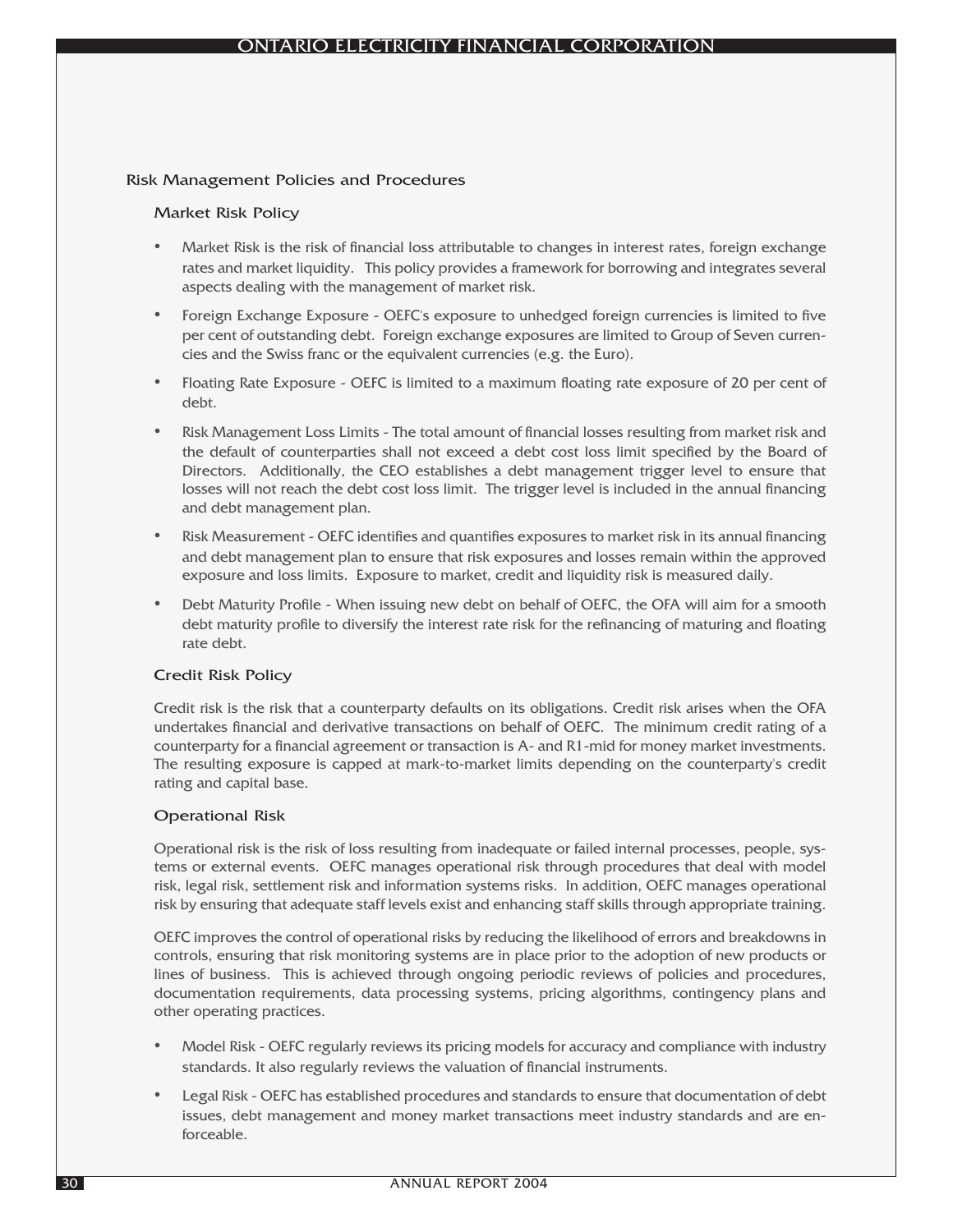- Settlement Risk OEFC has established internal control procedures and systems, which involve external service providers and training its staff to ensure that transactions are settled correctly and in a timely manner, are recorded accurately, and that service providers are appropriately involved.
- Information Systems Risk On behalf of OEFC, the OFA has introduced measures to protect computer systems and the offices of the OFA. These measures include access controls to the building, monitoring of the computer room environment, the establishment of an improved back-up power source, regular data back-ups, off-site storage, firewalls and intrusion detection systems to protect against unauthorized network intrusions and computer virus scanning. Security is reviewed periodically and when major changes occur. The Business Continuity Plan is regularly updated to allow the continuation of essential operational functions with a minimum of disruption in the event of an emergency.

## Policy on the Use of Derivatives

Derivatives are used solely to provide OEFC's financing and liquidity requirements in a sound and costeffective manner. Derivatives are used to manage exposures arising from existing and planned debt and in a manner consistent with the annual financing and debt management plan. Risks arising from the use of derivatives are identified, monitored, evaluated and managed prudently.

#### Policy on Risk Management Reporting

At its regular quarterly meetings, the OEFC Board of Directors is informed of OEFC's activities and exposures through three types of reports:

- CEO's report;
- Exposure and performance report; and
- Exception report provided by the Director of Risk Control, OFA.

The CEO provides the Board of Directors with a progress report on the implementation of the annual financing and debt management plan, staffing and other administrative and operational matters. The CEO also reports on OEFC's compliance with applicable government directives, and OFA Legal Counsel reports on compliance with applicable laws. In addition, OFA management is kept informed of OEFC's risk exposures and positions on a daily basis.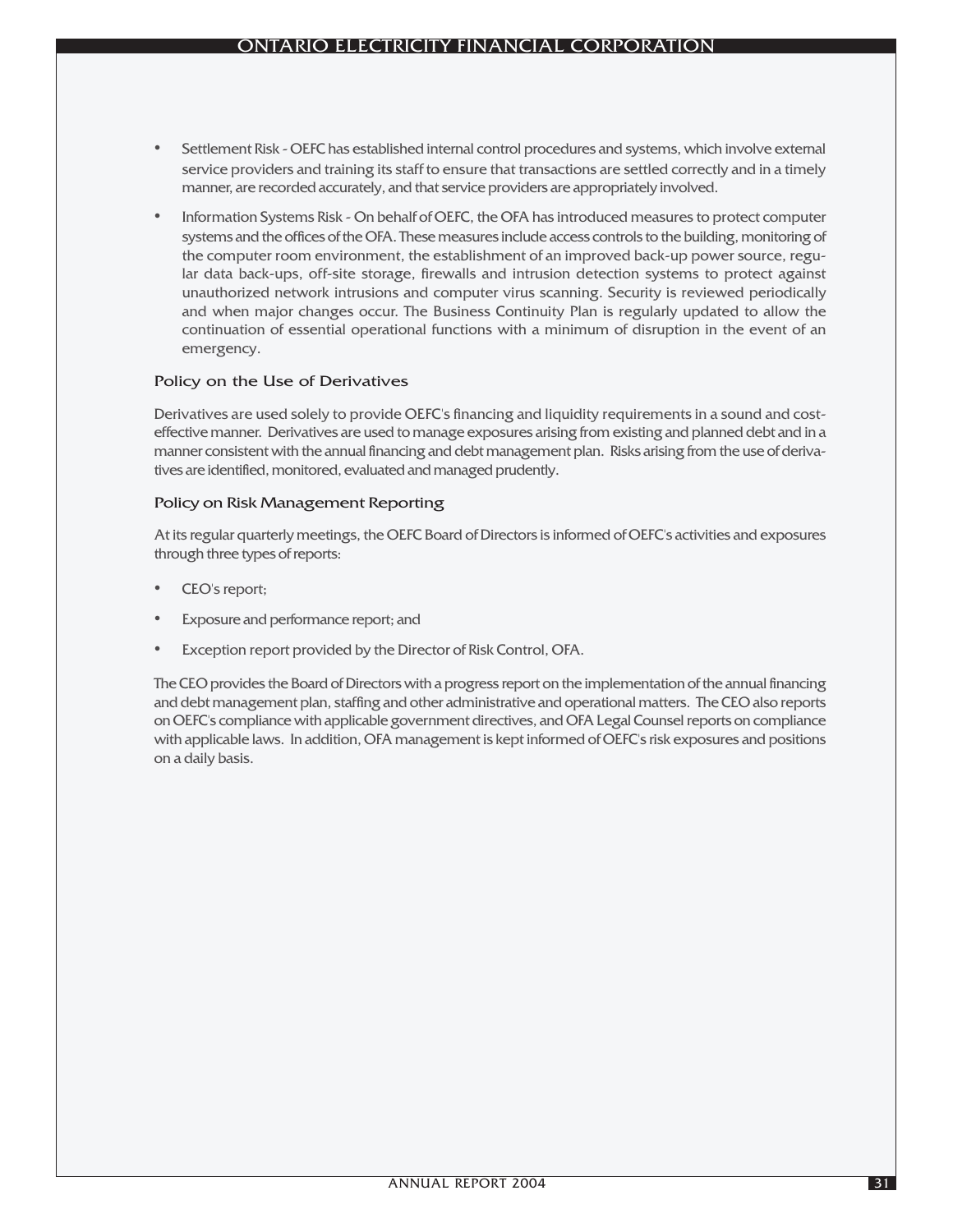## ONTARIO ELECTRICITY FINANCIAL CORPORATION

## Additional Sources of Information

## Internet

#### Ontario Electricity Financial Corporation www.oefc.on.ca

Provides information on OEFC's debt, the Board of Directors and contains other related publications.

#### Ontario Financing Authority (OFA) www.ofina.on.ca

Provides a description of the OFA's activities, Ontario debt issues and retail products and contains publications from the OFA and the Ontario Ministry of Finance.

## Other Links

| Ministry of Finance                        | www.fin.gov.on.ca     |
|--------------------------------------------|-----------------------|
| Ministry of Energy                         | www.energy.gov.on.ca  |
| <b>Ontario Power Generation Inc.</b>       | www.opg.com           |
| Hydro One Inc.                             | www.hydroone.com      |
| <b>Ontario Electrical Safety Authority</b> | www.esainspection.net |
| Independent Electricity Market Operator    | www.jemo.com          |

## Inquiries

For general information and additional copies of this annual report, please contact:

Investor Relations, Capital Markets Division

Telephone: (416) 325-8000

E-mail: investor@oefc.on.ca